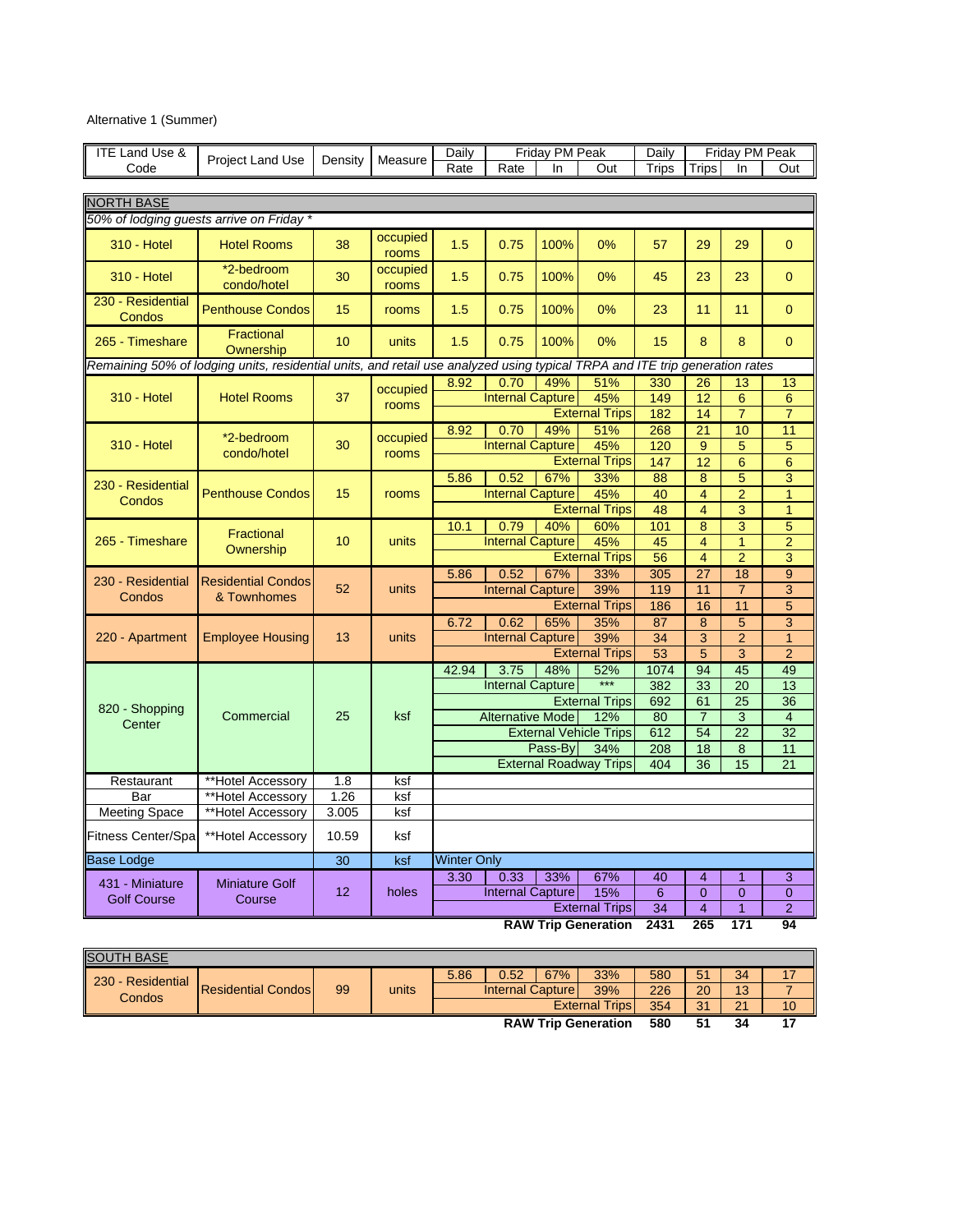| MID<br>Base<br><b>A 177 A 18 L</b><br>JUNTAIN<br>IVIO |            |                   |             |
|-------------------------------------------------------|------------|-------------------|-------------|
| _odge                                                 | . .<br>ں ו | مرا<br><b>NOI</b> | Only<br>mer |
|                                                       |            |                   |             |

| <b>IADDITIONAL RECREATION</b>  |      |       |                                   |
|--------------------------------|------|-------|-----------------------------------|
| <b>Outdoor</b><br>Amphitheater | 1500 | seats | Special Events only - not typical |

| *** Retail Internal Capture          |     |         |      |    |                     |
|--------------------------------------|-----|---------|------|----|---------------------|
| From                                 |     | Dailv   | PM I |    | <b>PM</b> In PM Out |
| Residential                          | 23% | 204     | 18   | 12 |                     |
| Lodging                              | 20% | 157     | 13   | 6  |                     |
| Emp. Apts.                           | 24% | ົາ<br>∠ |      |    |                     |
| <b>Total Retail Internal Capture</b> |     | 382     | 33   | 20 | 13                  |

| Alternative Modes/Shuttle/Transit Services   |        |       |     |       |
|----------------------------------------------|--------|-------|-----|-------|
| Summer Dial-A-Ride                           | 60     | 6     |     |       |
| Summer Dial-A-Ride Trip Reduction            | $-165$ | -16   | -8  | -8    |
| Water Taxi                                   | -86    | -16   | -8  | -8    |
| <b>Shuttle Service</b>                       | 32     |       |     |       |
| Shuttle Service Trip Reduction               | $-59$  |       | -4  | -3    |
| <b>Total Alternative Mode Trip Reduction</b> | $-218$ | $-31$ | -16 | $-15$ |

| Total RAW Trip Generation 3011      |        | 317   | 205   | 111   |
|-------------------------------------|--------|-------|-------|-------|
| Internal Capture                    | -1121  | $-94$ | -57   | $-39$ |
| <b>Total External Trips</b>         | 1891   | 222   | 149   | 73    |
| Alternative Mode Reduction          | $-218$ | $-31$ | $-16$ | $-15$ |
| <b>Total External Vehicle Trips</b> | 1673   | 191   | 133   | 58    |
| Pass-By Trips                       | $-208$ | $-18$ | -8    | $-11$ |
| <b>Total External Roadway Trips</b> | 1464   | 173   | 125   | 47    |

\*40 condo units, 20 with lock-offs

\*\* Hotel definition includes accessory uses.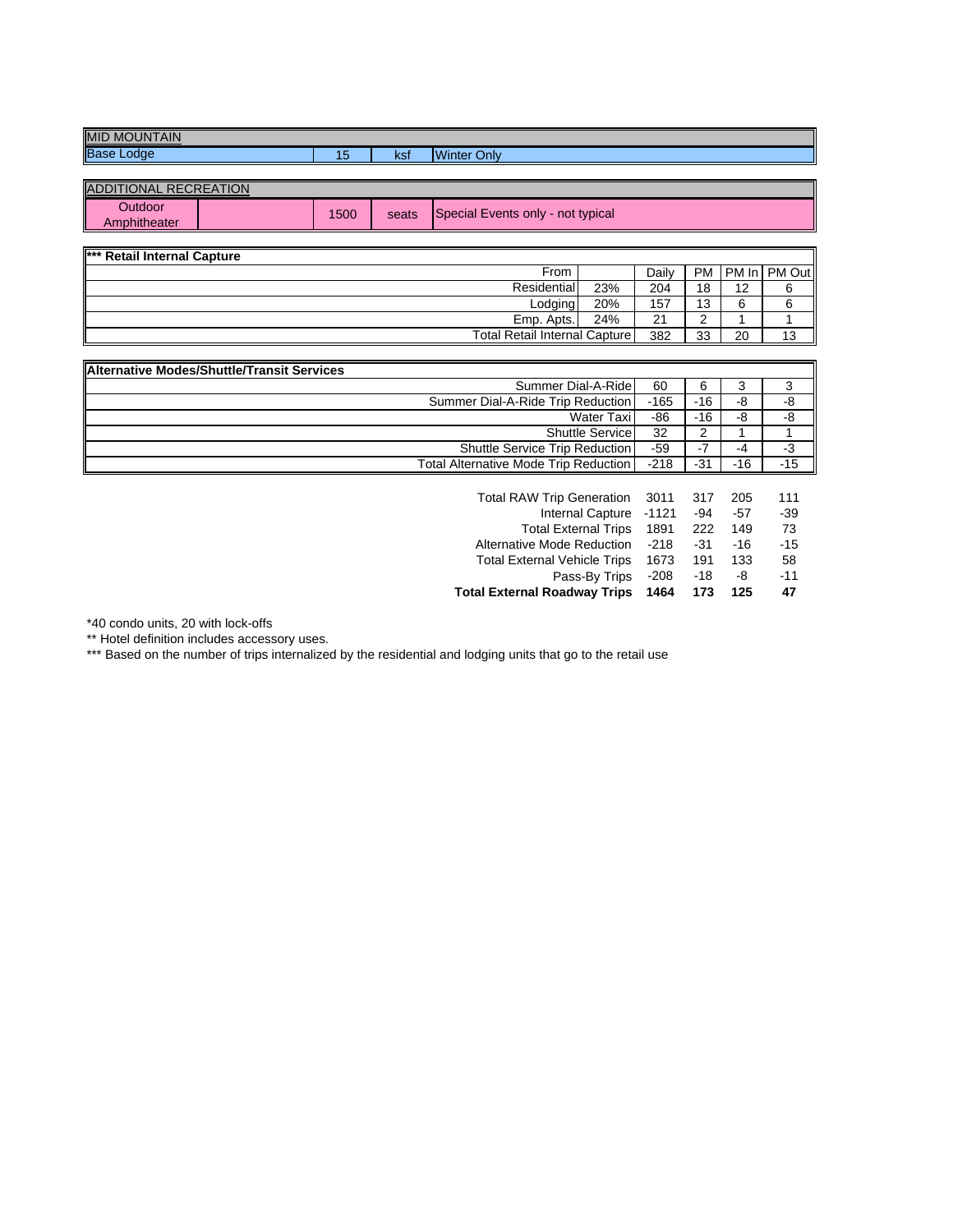| Alternative 1A (Summer) |  |  |
|-------------------------|--|--|
|-------------------------|--|--|

| <b>ITE Land Use &amp;</b>   |                                                                                                                             |         | Measure           | Daily              |                         | Friday PM Peak |                               | Daily |                 | Friday PM Peak  |                 |
|-----------------------------|-----------------------------------------------------------------------------------------------------------------------------|---------|-------------------|--------------------|-------------------------|----------------|-------------------------------|-------|-----------------|-----------------|-----------------|
| Code                        | <b>Project Land Use</b>                                                                                                     | Density |                   | Rate               | Rate                    | In             | Out                           | Trips | Trips           | In              | Out             |
|                             |                                                                                                                             |         |                   |                    |                         |                |                               |       |                 |                 |                 |
| <b>NORTH BASE</b>           |                                                                                                                             |         |                   |                    |                         |                |                               |       |                 |                 |                 |
|                             | 50% of lodging guests arrive on Friday *                                                                                    |         |                   |                    |                         |                |                               |       |                 |                 |                 |
| <b>310 - Hotel</b>          | <b>Hotel Rooms</b>                                                                                                          | 38      | occupied<br>rooms | 1.5                | 0.75                    | 100%           | 0%                            | 57    | 29              | 29              | $\overline{0}$  |
| <b>310 - Hotel</b>          | *2-bedroom<br>condo/hotel                                                                                                   | 30      | occupied<br>rooms | 1.5                | 0.75                    | 100%           | 0%                            | 45    | 23              | 23              | $\overline{0}$  |
| 230 - Residential<br>Condos | <b>Penthouse Condos</b>                                                                                                     | 15      | rooms             | 1.5                | 0.75                    | 100%           | 0%                            | 23    | 11              | 11              | $\overline{0}$  |
| 265 - Timeshare             | <b>Fractional</b><br>Ownership                                                                                              | 10      | units             | 1.5                | 0.75                    | 100%           | 0%                            | 15    | 8               | 8               | $\overline{0}$  |
|                             | Remaining 50% of lodging units, residential units, and retail use analyzed using typical TRPA and ITE trip generation rates |         |                   |                    |                         |                |                               |       |                 |                 |                 |
|                             |                                                                                                                             |         | occupied          | 8.92               | 0.70                    | 49%            | 51%                           | 330   | 26              | 13              | 13              |
| 310 - Hotel                 | <b>Hotel Rooms</b>                                                                                                          | 37      | rooms             |                    | <b>Internal Capture</b> |                | 45%                           | 149   | 12              | $6\phantom{1}6$ | 6               |
|                             |                                                                                                                             |         |                   |                    |                         |                | <b>External Trips</b>         | 182   | 14              | $\overline{7}$  | $\overline{7}$  |
|                             | *2-bedroom                                                                                                                  |         | occupied          | 8.92               | 0.70                    | 49%            | 51%                           | 268   | 21              | 10              | 11              |
| 310 - Hotel                 | condo/hotel                                                                                                                 | 30      | rooms             |                    | <b>Internal Capture</b> |                | 45%                           | 120   | 9               | 5               | 5               |
|                             |                                                                                                                             |         |                   |                    |                         |                | <b>External Trips</b>         | 147   | 12              | $6\phantom{1}6$ | 6               |
| 230 - Residential           |                                                                                                                             |         |                   | 5.86               | 0.52                    | 67%            | 33%                           | 88    | 8               | $\overline{5}$  | $\overline{3}$  |
| Condos                      | <b>Penthouse Condos</b>                                                                                                     | 15      | rooms             |                    | <b>Internal Capture</b> |                | 45%                           | 40    | $\overline{4}$  | $\overline{2}$  | $\mathbf{1}$    |
|                             |                                                                                                                             |         |                   |                    |                         |                | <b>External Trips</b>         | 48    | $\overline{4}$  | 3               | $\overline{1}$  |
|                             | Fractional                                                                                                                  |         |                   | 10.1               | 0.79                    | 40%            | 60%                           | 101   | 8               | 3               | 5               |
| 265 - Timeshare             |                                                                                                                             | 10      | units             |                    | <b>Internal Capture</b> |                | 45%                           | 45    | 4               | $\mathbf{1}$    | $\overline{2}$  |
|                             | Ownership                                                                                                                   |         |                   |                    |                         |                | <b>External Trips</b>         | 56    | 4               | $\overline{2}$  | 3               |
|                             |                                                                                                                             |         |                   | 5.86               | 0.52                    | 67%            | 33%                           | 305   | $\overline{27}$ | 18              | $\overline{9}$  |
| 230 - Residential           | <b>Residential Condos</b>                                                                                                   | 52      | units             |                    | <b>Internal Capture</b> |                | 39%                           | 119   | 11              | $\overline{7}$  | 3               |
| Condos                      | & Townhomes                                                                                                                 |         |                   |                    |                         |                | <b>External Trips</b>         | 186   | 16              | 11              | 5               |
|                             |                                                                                                                             |         |                   | 6.72               | 0.62                    | 65%            | 35%                           | 87    | 8               | 5               | 3               |
| 220 - Apartment             | <b>Employee Housing</b>                                                                                                     | 13      | units             |                    | <b>Internal Capture</b> |                | 39%                           | 34    | 3               | $\overline{2}$  | $\mathbf{1}$    |
|                             |                                                                                                                             |         |                   |                    |                         |                | <b>External Trips</b>         | 53    | 5               | 3               | $\overline{2}$  |
|                             |                                                                                                                             |         |                   | 42.94              | 3.75                    | 48%            | 52%                           | 1074  | 94              | 45              | 49              |
|                             |                                                                                                                             |         |                   |                    | <b>Internal Capture</b> |                | $***$                         | 376   | 32              | 19              | 13              |
|                             |                                                                                                                             |         |                   |                    |                         |                | <b>External Trips</b>         | 697   | 62              | 26              | 36              |
| 820 - Shopping              | Commercial                                                                                                                  | 25      | ksf               |                    | <b>Alternative Mode</b> |                | 12%                           | 81    | $\overline{7}$  | 3               | $\overline{4}$  |
| Center                      |                                                                                                                             |         |                   |                    |                         |                | <b>External Vehicle Trips</b> | 616   | 55              | 23              | 32              |
|                             |                                                                                                                             |         |                   |                    |                         | Pass-By        | 34%                           | 210   | 19              | 8               | 11              |
|                             |                                                                                                                             |         |                   |                    |                         |                | <b>External Roadway Trips</b> | 407   | 36              | 15              | $\overline{21}$ |
| Restaurant                  | **Hotel Accessory                                                                                                           | 1.8     | ksf               |                    |                         |                |                               |       |                 |                 |                 |
| Bar                         | **Hotel Accessory                                                                                                           | 1.26    | ksf               |                    |                         |                |                               |       |                 |                 |                 |
| <b>Meeting Space</b>        | **Hotel Accessory                                                                                                           | 3.005   | ksf               |                    |                         |                |                               |       |                 |                 |                 |
| <b>Fitness</b>              |                                                                                                                             |         |                   |                    |                         |                |                               |       |                 |                 |                 |
| Center/Spa                  | **Hotel Accessory                                                                                                           | 10.59   | ksf               |                    |                         |                |                               |       |                 |                 |                 |
| Base Lodge                  |                                                                                                                             | 30      | ksf               | <b>Winter Only</b> |                         |                |                               |       |                 |                 |                 |
|                             |                                                                                                                             |         |                   | 3.30               | 0.33                    | 33%            | 67%                           | 40    | 4               | 1               | 3               |
| 431 - Miniature             | <b>Miniature Golf</b>                                                                                                       | 12      | holes             |                    | <b>Internal Capture</b> |                | 15%                           | 6     | $\mathbf{0}$    | $\mathbf{0}$    | $\mathbf{0}$    |
| <b>Golf Course</b>          | Course                                                                                                                      |         |                   |                    |                         |                | <b>External Trips</b>         | 34    | $\overline{4}$  | $\mathbf{1}$    | $\overline{2}$  |
|                             |                                                                                                                             |         |                   |                    |                         |                | <b>RAW Trip Generation</b>    | 2431  | 265             | 171             | 94              |

| <b>SOUTH BASE</b> |                           |    |       |      |                          |     |                            |     |    |    |    |
|-------------------|---------------------------|----|-------|------|--------------------------|-----|----------------------------|-----|----|----|----|
| 230 - Residential |                           |    |       | 5.86 | 0.52                     | 67% | 33%                        | 557 | 49 | 33 | 16 |
| Condos            | <b>Residential Condos</b> | 95 | units |      | <b>Internal Capturel</b> |     | 39%                        | 217 | 19 | 13 |    |
|                   |                           |    |       |      |                          |     | <b>External Trips</b>      | 340 | 30 | 20 | 10 |
|                   |                           |    |       |      |                          |     | <b>RAW Trip Generation</b> | 557 | 49 | 33 | 16 |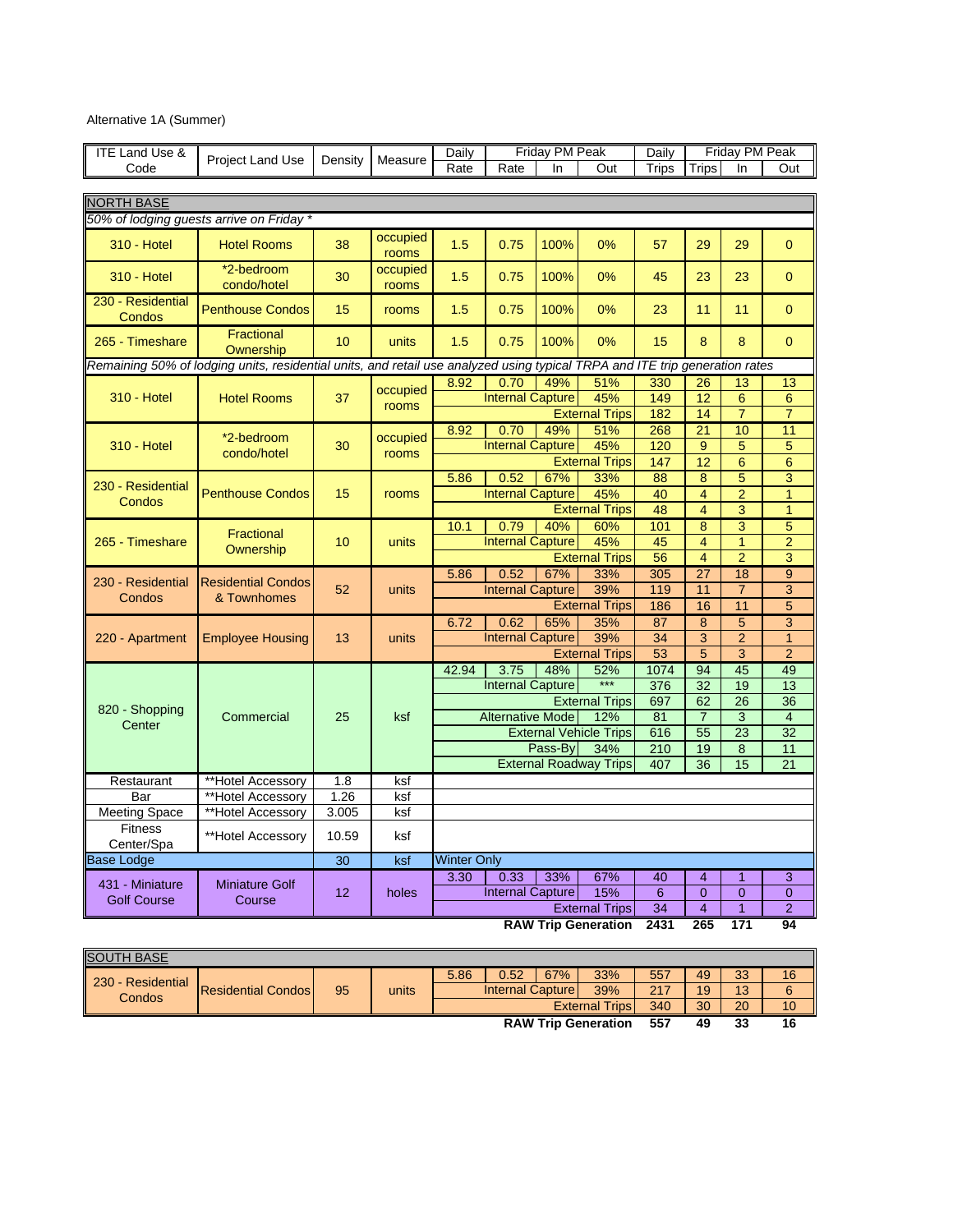| <b>Base</b><br>مرا<br>Only<br>. .<br>1010101<br>mer<br>יכת<br>∪י |  |
|------------------------------------------------------------------|--|

| <b>ADDITIONAL RECREATION</b>   |      |       |                                   |
|--------------------------------|------|-------|-----------------------------------|
| <b>Dutdoor</b><br>Amphitheater | 1500 | seats | Special Events only - not typical |

| *** Retail Internal Capture |                                      |            |    |    |                     |  |
|-----------------------------|--------------------------------------|------------|----|----|---------------------|--|
| From                        |                                      | Dailv      |    |    | PM   PM In   PM Out |  |
| Residential                 | 23%                                  | 198        | 18 | 12 |                     |  |
|                             | Lodging<br>20%                       |            |    |    |                     |  |
| Emp. Apts.                  | 24%                                  | $^{\circ}$ |    |    |                     |  |
|                             | <b>Total Retail Internal Capture</b> |            |    |    |                     |  |

| <b>Alternative Modes/Shuttle/Transit Services</b> |        |       |       |       |
|---------------------------------------------------|--------|-------|-------|-------|
| Summer Dial-A-Ride                                | 60     | 6     |       |       |
| Summer Dial-A-Ride Trip Reduction                 | $-165$ | -16   | -8    | -8    |
| Water Taxi                                        | -86    | -16   | -8    | -8    |
| Shuttle Service                                   | 32     |       |       |       |
| Shuttle Service Trip Reduction                    | $-59$  |       | -4    |       |
| <b>Total Alternative Mode Trip Reduction</b>      | $-218$ | $-31$ | $-16$ | $-15$ |

| Total RAW Trip Generation 2988      |        | 315   | 204 | 111   |
|-------------------------------------|--------|-------|-----|-------|
| Internal Capture -1106              |        | -93   | -56 | $-38$ |
| Total External Trips 1882           |        | 221   | 148 | 73    |
| Alternative Mode Reduction -218     |        | $-31$ | -16 | $-15$ |
| <b>Total External Vehicle Trips</b> | 1664   | 190   | 132 | 58    |
| Pass-By Trips                       | $-210$ | $-19$ | -8  | $-11$ |
| <b>Total External Roadway Trips</b> | 1454   | 172   | 125 | 47    |

\*40 condo units, 20 with lock-offs

\*\* Hotel definition includes accessory uses.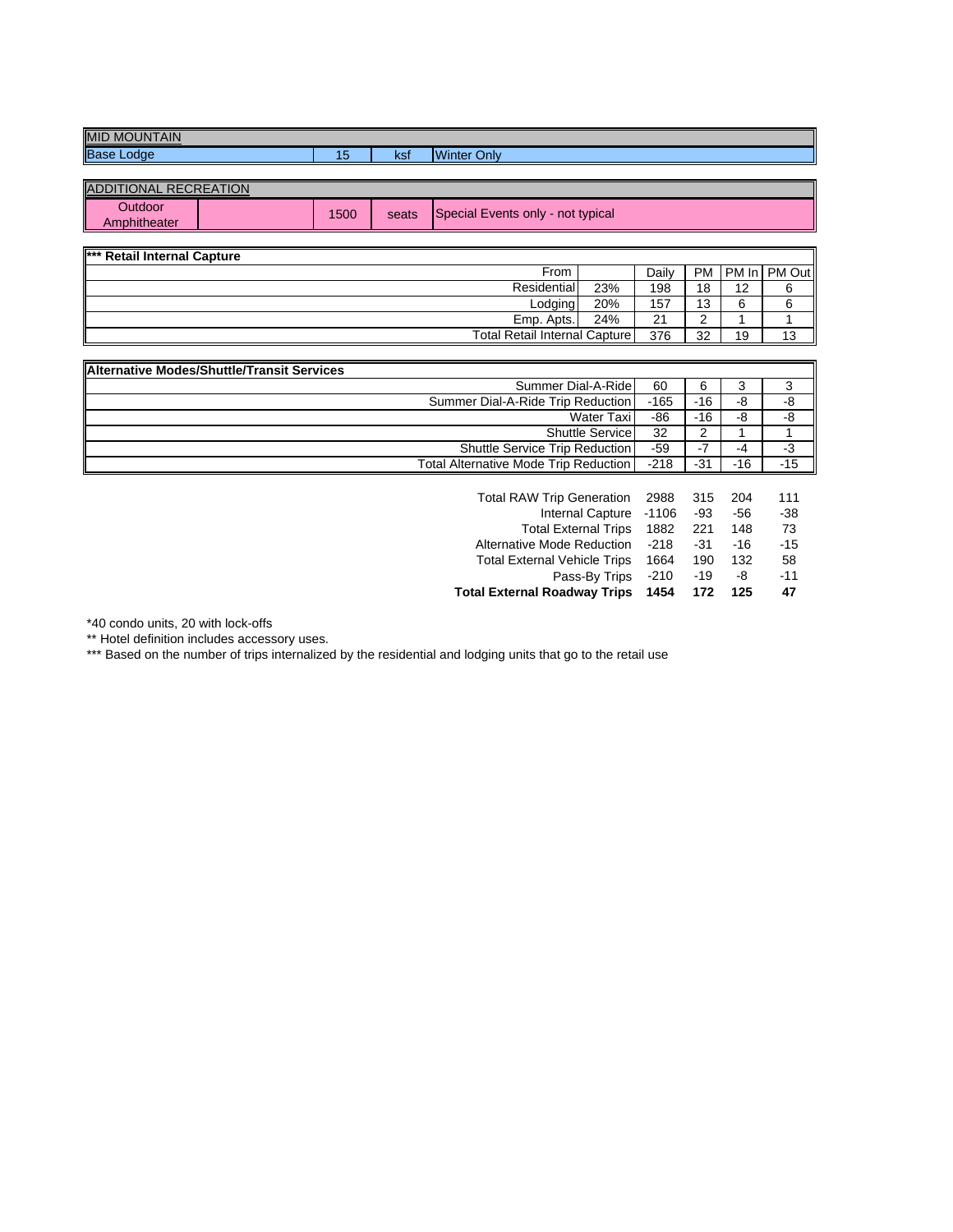| Alternative 4 (Summer) |  |
|------------------------|--|
|------------------------|--|

| <b>ITE Land Use &amp; Code</b> | Project Land Use        |    | Daily<br>Friday PM Peak<br>Daily<br><b>Density</b><br>Measure |                                      |                                  | Friday PM Peak |                               |                          |                 |                 |                 |
|--------------------------------|-------------------------|----|---------------------------------------------------------------|--------------------------------------|----------------------------------|----------------|-------------------------------|--------------------------|-----------------|-----------------|-----------------|
|                                |                         |    |                                                               | Rate                                 | Rate                             | In.            | Out                           | <b>Trips</b>             | <b>Trips</b>    | In.             | Out             |
|                                |                         |    |                                                               |                                      |                                  |                |                               |                          |                 |                 |                 |
| <b>NORTH BASE</b>              |                         |    |                                                               |                                      |                                  |                |                               |                          |                 |                 |                 |
| 210 - Single Family            |                         |    | dwelling<br>8<br>units                                        |                                      | 1.01                             | 63%            | 37%                           | 80                       | 8               | 5               | 3               |
| <b>Residential</b>             | <b>Residential Lots</b> |    |                                                               |                                      | <b>Internal Capture</b>          |                | 28%                           | 22                       | $\overline{a}$  | $\mathbf{1}$    | 1               |
|                                |                         |    |                                                               |                                      |                                  |                | <b>External Trips</b>         | 58                       | 6               | 4               | $\overline{a}$  |
|                                |                         |    |                                                               | 42.94                                | 3.75                             | 48%            | 52%                           | 644                      | 56              | 27              | 29              |
|                                |                         |    |                                                               |                                      | <b>Internal Capture</b>          |                | $***$                         | $\overline{37}$          | $\overline{4}$  | $\overline{2}$  | $\mathbf{1}$    |
| 820 - Shopping Center          | Commercial              | 15 | ksf                                                           |                                      |                                  |                | <b>External Trips</b>         | 607                      | $\overline{53}$ | $\overline{25}$ | $\overline{28}$ |
|                                |                         |    |                                                               |                                      | <b>Alternative Mode</b>          |                | 5%                            | 30                       | 3               | $\overline{1}$  | $\mathbf{1}$    |
|                                |                         |    |                                                               |                                      | <b>External Vehicle Trips</b>    |                |                               | $\overline{577}$         | $\overline{50}$ | $\overline{23}$ | 26              |
|                                |                         |    |                                                               |                                      |                                  | Pass-By 34%    |                               | 196                      | 17              | 8               | $\mathsf g$     |
|                                |                         |    |                                                               |                                      |                                  |                | <b>External Roadway Trips</b> | 381                      | 33              | 15              | 17              |
|                                |                         |    |                                                               |                                      | <b>RAW Trip Generation</b>       |                |                               | 724                      | 64              | 32              | 32              |
|                                |                         |    |                                                               |                                      |                                  |                |                               |                          |                 |                 |                 |
| <b>SOUTH BASE</b>              |                         |    |                                                               |                                      |                                  |                |                               |                          |                 |                 |                 |
| 210 - Single Family            |                         |    | dwelling                                                      | 10                                   | 1.01                             | 63%            | 37%                           | 80                       | 8               | 5               | $\overline{3}$  |
| <b>Residential</b>             | <b>Residential Lots</b> | 8  | units                                                         |                                      | <b>Internal Capture</b>          |                | 28%                           | $\overline{22}$          | $\overline{2}$  | $\mathbf{1}$    | $\mathbf{1}$    |
|                                |                         |    |                                                               |                                      |                                  |                | <b>External Trips</b>         | 58                       | 6               | $\overline{4}$  | 2               |
|                                |                         |    |                                                               |                                      | <b>RAW Trip Generation</b>       |                |                               | 80                       | 8               | 5               | 3               |
|                                |                         |    |                                                               |                                      |                                  |                |                               |                          |                 |                 |                 |
| *** Retail Internal Capture    |                         |    |                                                               |                                      |                                  | From           |                               |                          |                 | PM In           |                 |
|                                |                         |    |                                                               |                                      |                                  | Residential    | 23%                           | Daily<br>$\overline{37}$ | PM<br>4         | $\overline{2}$  | PM Out          |
|                                |                         |    |                                                               | <b>Total Retail Internal Capture</b> |                                  |                |                               | 37                       | 4               | $\overline{c}$  | 1               |
|                                |                         |    |                                                               |                                      |                                  |                |                               |                          |                 |                 |                 |
|                                |                         |    |                                                               |                                      | <b>Total RAW Trip Generation</b> |                |                               | 804                      | 72              | 37              | 35              |
|                                |                         |    |                                                               |                                      |                                  |                | <b>Internal Capture</b>       | $-82$                    | -8              | -5              | $-3$            |
|                                |                         |    |                                                               |                                      |                                  |                | <b>Total External Trips</b>   | 723                      | 64              | 32              | 32              |
|                                |                         |    |                                                               | Alternative Mode Reduction           |                                  |                | 5%                            | $-36$                    | $-3$            | $-2$            | $-2$            |
|                                |                         |    |                                                               | <b>Total External Vehicle Trips</b>  |                                  |                |                               | 686                      | 61              | 30              | 31              |
|                                |                         |    |                                                               |                                      |                                  |                | Pass-By Trips                 | $-196$                   | $-17$           | -8              | -9              |
|                                |                         |    |                                                               | <b>Total External Roadway Trips</b>  |                                  |                |                               | 490                      | 44              | 22              | 22              |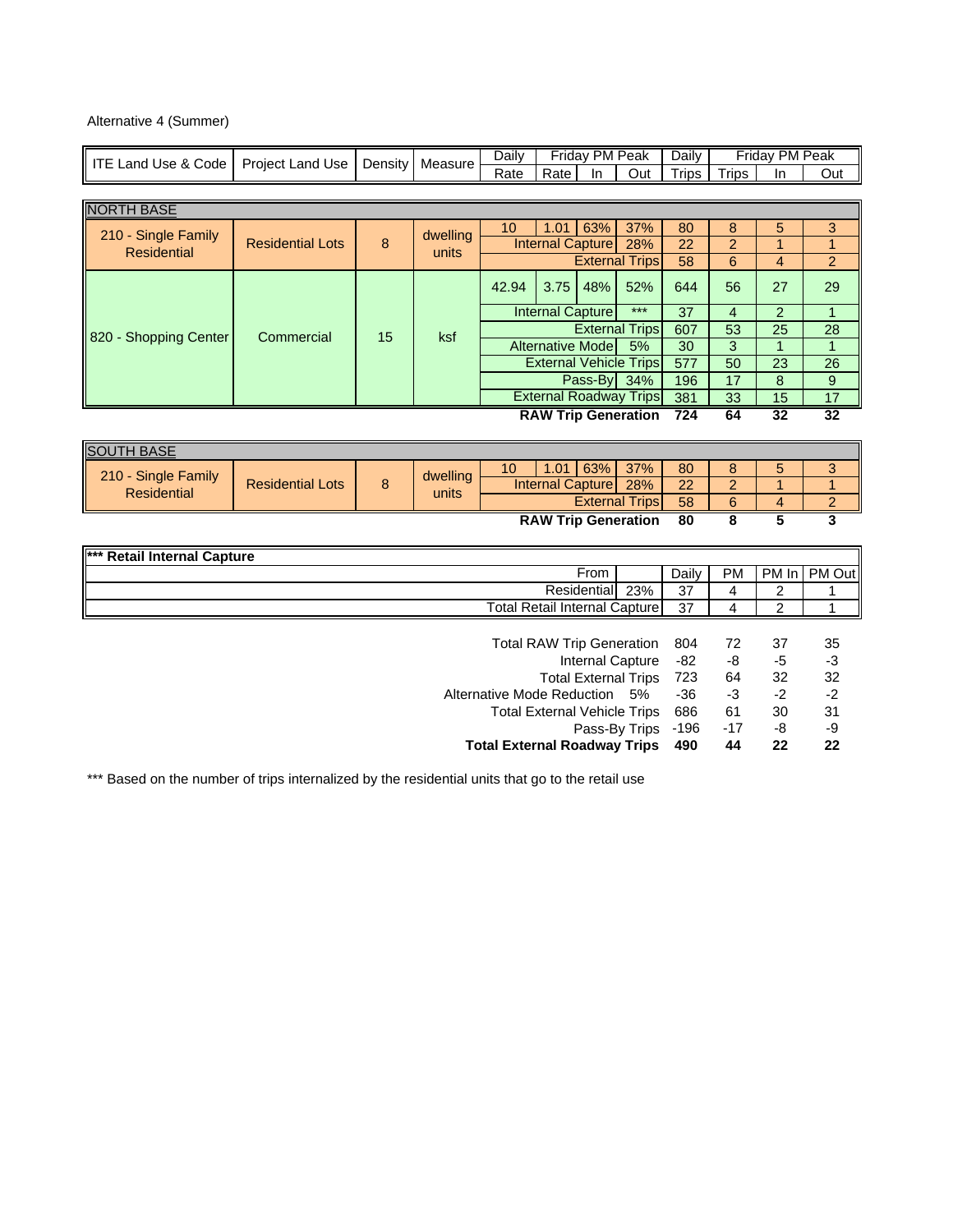Alternative 5 (Summer)

|                                                                                                                             |                         |         |             | Daily                                        |                                      | <b>Friday PM Peak</b> |                                                                  | Daily          |                      | Friday PM Peak |                       |
|-----------------------------------------------------------------------------------------------------------------------------|-------------------------|---------|-------------|----------------------------------------------|--------------------------------------|-----------------------|------------------------------------------------------------------|----------------|----------------------|----------------|-----------------------|
| <b>ITE Land Use &amp; Code</b>                                                                                              | <b>Project Land Use</b> | Density | Measure     | Rate                                         | Rate                                 | In.                   | Out                                                              | <b>Trips</b>   | Trips                | In             | Out                   |
|                                                                                                                             |                         |         |             |                                              |                                      |                       |                                                                  |                |                      |                |                       |
| <b>NORTH BASE</b>                                                                                                           |                         |         |             |                                              |                                      |                       |                                                                  |                |                      |                |                       |
| 50% of lodging guests arrive on Friday *                                                                                    |                         |         |             |                                              |                                      |                       |                                                                  |                |                      |                |                       |
|                                                                                                                             |                         |         | occupied    |                                              |                                      |                       | 0%                                                               |                |                      |                |                       |
| 310 - Hotel                                                                                                                 | <b>Hotel Rooms</b>      | 38      | rooms       | 1.5                                          | 0.75                                 | 100%                  |                                                                  | 57             | 29                   | 29             | $\mathbf{0}$          |
| Remaining 50% of lodging units, residential units, and retail use analyzed using typical TRPA and ITE trip generation rates |                         |         |             |                                              |                                      |                       |                                                                  |                |                      |                |                       |
|                                                                                                                             |                         |         |             | 8.92                                         | 0.70                                 | 49%                   | 51%                                                              | 330            | 26                   | 13             | 13                    |
| 310 - Hotel                                                                                                                 | <b>Hotel Rooms</b>      | 37      | occupied    |                                              |                                      |                       |                                                                  |                |                      |                |                       |
|                                                                                                                             |                         |         | rooms       |                                              | <b>Internal Capture</b>              |                       | 45%                                                              | 149            | 12                   | 6              | 6                     |
|                                                                                                                             |                         |         |             |                                              |                                      |                       | <b>External Trips</b>                                            | 182            | 14                   | $\overline{7}$ | $\overline{7}$        |
| 230 - Residential                                                                                                           | <b>Residential</b>      |         |             | 5.86                                         | 0.52                                 | 67%                   | 33%                                                              | 1319           | 117                  | 78             | 39                    |
| Condos                                                                                                                      | Condos                  | 225     | units       |                                              | <b>Internal Capture</b>              |                       | 39%                                                              | 514            | 46                   | 31             | 15                    |
|                                                                                                                             |                         |         |             |                                              |                                      |                       | <b>External Trips</b>                                            | 804            | 71                   | 48             | 24                    |
|                                                                                                                             |                         |         |             | 42.94                                        | 3.75                                 | 48%                   | 52%                                                              | 1074           | 94                   | 45             | 49                    |
|                                                                                                                             |                         |         |             |                                              |                                      |                       | $***$                                                            |                |                      |                |                       |
|                                                                                                                             |                         |         |             |                                              | <b>Internal Capture</b>              |                       |                                                                  | 406            | 36                   | 23             | 13                    |
| 820 - Shopping Center                                                                                                       | Commercial              | 25      | ksf         |                                              | <b>Alternative Mode</b>              |                       | <b>External Trips</b><br>12%                                     | 667<br>80      | 58<br>$\overline{7}$ | 22<br>3        | 36<br>$\overline{4}$  |
|                                                                                                                             |                         |         |             |                                              | <b>External Vehicle Trips</b>        |                       |                                                                  | 587            | 51                   | 19             | 32                    |
|                                                                                                                             |                         |         |             |                                              |                                      | Pass-By               | 34%                                                              | 200            | 17                   | $\overline{7}$ | 11                    |
|                                                                                                                             |                         |         |             |                                              |                                      |                       | <b>External Roadway Trips</b>                                    | 387            | 34                   | 13             | 21                    |
| <b>Base Lodge</b>                                                                                                           |                         | 30      | ksf         | <b>Winter Only</b>                           |                                      |                       |                                                                  |                |                      |                |                       |
|                                                                                                                             |                         |         |             |                                              |                                      |                       | <b>RAW Trip Generation</b>                                       | 2779           | 265                  | 165            | 101                   |
|                                                                                                                             |                         |         |             |                                              |                                      |                       |                                                                  |                |                      |                |                       |
| <b>SOUTH BASE</b>                                                                                                           |                         |         |             |                                              |                                      |                       |                                                                  |                |                      |                |                       |
|                                                                                                                             |                         |         |             |                                              |                                      |                       |                                                                  |                |                      |                |                       |
| 210 - Single Family                                                                                                         |                         |         |             | 10                                           | 1.01                                 | 63%                   | 37%                                                              | 160            | 16                   | 10             | 6                     |
|                                                                                                                             |                         |         | 16<br>units |                                              |                                      |                       |                                                                  |                |                      |                |                       |
| <b>Residential</b>                                                                                                          | <b>Residential Lots</b> |         |             |                                              |                                      |                       |                                                                  |                |                      |                |                       |
|                                                                                                                             |                         |         |             |                                              | <b>Internal Capture</b>              |                       | 39%                                                              | 62             | 6                    | 4              | $\overline{c}$        |
|                                                                                                                             |                         |         |             |                                              |                                      |                       | <b>External Trips</b><br><b>RAW Trip Generation</b>              | 98<br>160      | 10<br>16             | 6<br>10        | 4<br>6                |
|                                                                                                                             |                         |         |             |                                              |                                      |                       |                                                                  |                |                      |                |                       |
| <b>MID MOUNTAIN</b>                                                                                                         |                         |         |             |                                              |                                      |                       |                                                                  |                |                      |                |                       |
| <b>Base Lodge</b>                                                                                                           |                         | 15      | ksf         | <b>Winter Only</b>                           |                                      |                       |                                                                  |                |                      |                |                       |
|                                                                                                                             |                         |         |             |                                              |                                      |                       |                                                                  |                |                      |                |                       |
| <b>ADDITIONAL RECREATION</b>                                                                                                |                         |         |             |                                              |                                      |                       |                                                                  |                |                      |                |                       |
| <b>Outdoor Amphitheater</b>                                                                                                 |                         | 1500    | seats       | <b>Special Events only</b>                   |                                      |                       |                                                                  |                |                      |                |                       |
|                                                                                                                             |                         |         |             |                                              |                                      |                       |                                                                  |                |                      |                |                       |
| <b>Retail Internal Capture</b>                                                                                              |                         |         |             |                                              |                                      |                       |                                                                  |                |                      |                |                       |
|                                                                                                                             |                         |         |             |                                              |                                      | From                  |                                                                  | Daily          | <b>PM</b>            | PM In          |                       |
|                                                                                                                             |                         |         |             |                                              |                                      | Residential           | 23%                                                              | 340            | 31                   | 20             | 10                    |
|                                                                                                                             |                         |         |             |                                              |                                      | Lodging               | 20%                                                              | 66             | 5                    | 3              | 3                     |
|                                                                                                                             |                         |         |             |                                              | <b>Total Retail Internal Capture</b> |                       |                                                                  | 406            | 36                   | 23             | 13                    |
|                                                                                                                             |                         |         |             |                                              |                                      |                       |                                                                  |                |                      |                |                       |
| <b>Alternative Modes/Shuttle/Transit Services</b>                                                                           |                         |         |             |                                              |                                      |                       |                                                                  |                |                      |                |                       |
|                                                                                                                             |                         |         |             |                                              |                                      |                       | Summer Dial-A-Ride                                               | 60             | 6                    | 3              | 3                     |
|                                                                                                                             |                         |         |             | Summer Dial-A-Ride Trip Reduction            |                                      |                       |                                                                  | $-165$         | $-16$                | -8             | -8                    |
|                                                                                                                             |                         |         |             |                                              |                                      |                       | Water Taxi                                                       | $-86$          | $-16$                | $-8$           | -8                    |
|                                                                                                                             |                         |         |             |                                              |                                      |                       | <b>Shuttle Service</b>                                           | 32             | 2                    | 1              | 1                     |
|                                                                                                                             |                         |         |             | Shuttle Service Trip Reduction               |                                      |                       |                                                                  | -59            | -7                   | $-4$           | $-3$                  |
|                                                                                                                             |                         |         |             | <b>Total Alternative Mode Trip Reduction</b> |                                      |                       |                                                                  | $-218$         | $-31$                | $-16$          | $-15$                 |
|                                                                                                                             |                         |         |             |                                              |                                      |                       |                                                                  |                |                      |                |                       |
|                                                                                                                             |                         |         |             |                                              | <b>Total RAW Trip Generation</b>     |                       |                                                                  | 2939           | 281                  | 175            | 107                   |
|                                                                                                                             |                         |         |             |                                              |                                      |                       | <b>Internal Capture</b>                                          | $-1131$        | $-99$                | $-63$          | -36                   |
|                                                                                                                             |                         |         |             |                                              |                                      |                       | <b>Total External Trips</b><br><b>Alternative Mode Reduction</b> | 1808<br>$-218$ | 182<br>$-31$         | 112<br>$-16$   | PM Out<br>70<br>$-15$ |

Total External Vehicle Trips 1590 151 96 55 Pass-By Trips -200 -17 -7 -11

**Total External Roadway Trips 1390 134 89 45**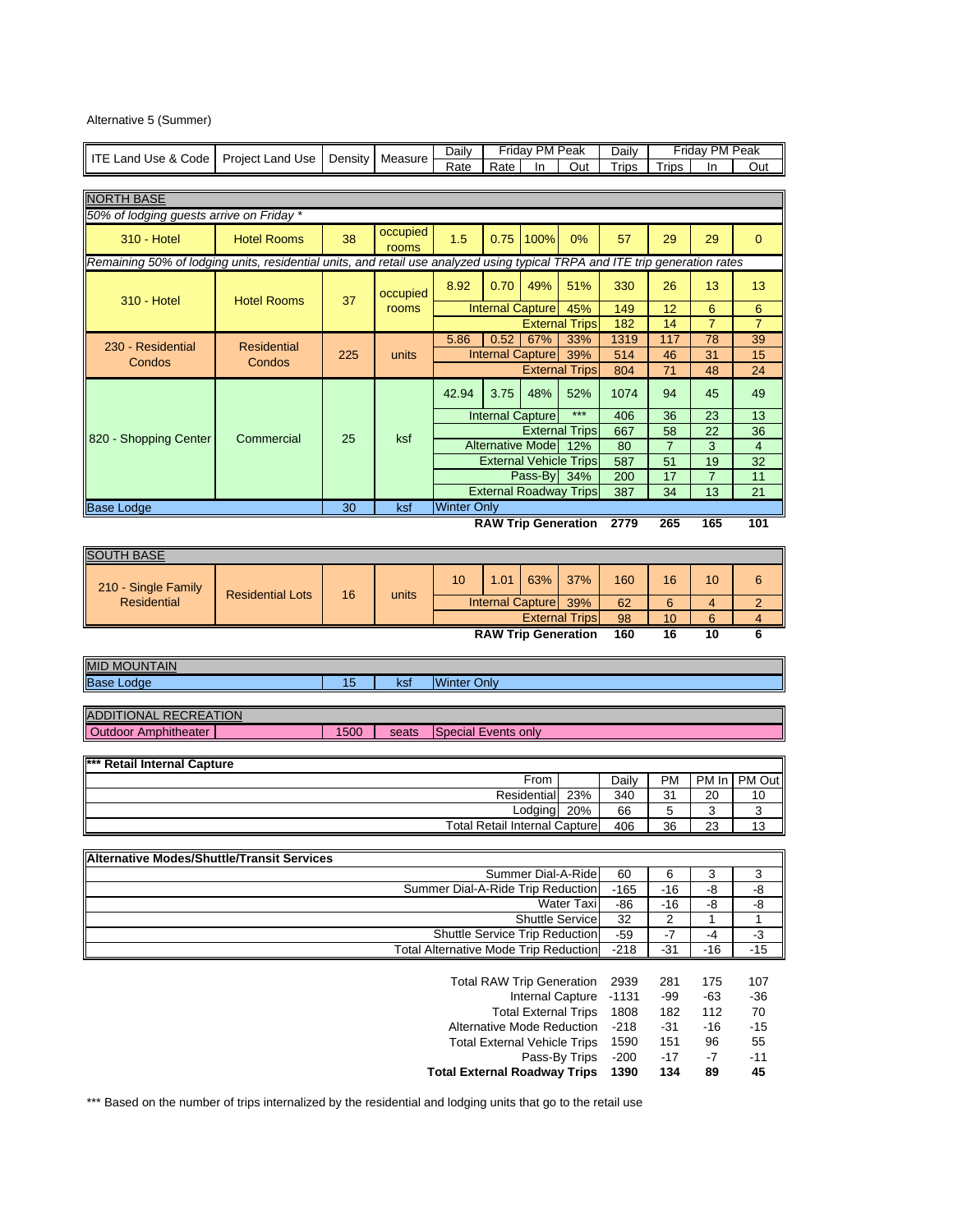| Alternative 6 (Summer) |  |
|------------------------|--|
|------------------------|--|

| ITE Land Use & Code                                                                                                         | Project Land Use            | Density | Measure           | Daily                                           |                         | Friday PM Peak |                       | Daily          |                         | Friday PM Peak |                |
|-----------------------------------------------------------------------------------------------------------------------------|-----------------------------|---------|-------------------|-------------------------------------------------|-------------------------|----------------|-----------------------|----------------|-------------------------|----------------|----------------|
|                                                                                                                             |                             |         |                   | Rate                                            | Rate                    | In             | Out                   | Trips          | Trips                   | In             | Out            |
|                                                                                                                             |                             |         |                   |                                                 |                         |                |                       |                |                         |                |                |
| <b>NORTH BASE</b>                                                                                                           |                             |         |                   |                                                 |                         |                |                       |                |                         |                |                |
| 50% of lodging guests arrive on Friday *                                                                                    |                             |         |                   |                                                 |                         |                |                       |                |                         |                |                |
| 310 - Hotel                                                                                                                 | <b>Hotel Rooms</b>          | 25      | occupied<br>rooms | 1.5                                             | 0.75                    | 100%           | 0%                    | 38             | 19                      | 19             | $\mathbf{0}$   |
| 310 - Hotel                                                                                                                 | Condo/Hotel<br><b>Rooms</b> | 13      | occupied<br>rooms | 1.5                                             | 0.75                    | 100%           | 0%                    | 20             | 10                      | 10             | $\Omega$       |
| Remaining 50% of lodging units, residential units, and retail use analyzed using typical TRPA and ITE trip generation rates |                             |         |                   |                                                 |                         |                |                       |                |                         |                |                |
| 310 - Hotel                                                                                                                 | <b>Hotel Rooms</b>          | 25      | occupied          | 8.92                                            | 0.70                    | 49%            | 51%                   | 223            | 18                      | 9              | 9              |
|                                                                                                                             |                             |         | rooms             |                                                 | <b>Internal Capture</b> |                | 45%                   | 100            | 8                       | $\overline{4}$ | $\overline{4}$ |
|                                                                                                                             |                             |         |                   |                                                 |                         |                | <b>External Trips</b> | 123            | 10                      | 5              | 5              |
| 310 - Hotel                                                                                                                 | Condo/Hotel                 | 12      | occupied          | 8.92                                            | 0.70                    | 49%            | 51%                   | 107            | 8                       | 4              | $\overline{4}$ |
|                                                                                                                             | <b>Rooms</b>                |         | rooms             |                                                 | <b>Internal Capture</b> |                | 45%                   | 48             | 4                       | $\overline{2}$ | $\overline{2}$ |
|                                                                                                                             |                             |         |                   |                                                 |                         |                | <b>External Trips</b> | 59             | 5                       | $\overline{2}$ | $\overline{2}$ |
| 230 - Residential                                                                                                           | <b>Residential</b>          |         |                   | 5.86                                            | 0.52                    | 67%            | 33%                   | 850            | 75                      | 51             | 25             |
| Condos                                                                                                                      | Condos                      | 145     | units             |                                                 | <b>Internal Capture</b> |                | 39%                   | 331            | 29                      | 20             | 10             |
|                                                                                                                             |                             |         |                   |                                                 |                         |                | <b>External Trips</b> | 518            | 46                      | 31             | 15             |
|                                                                                                                             |                             |         |                   | 6.72                                            | 0.62                    | 65%            | 35%                   | 81             | $\overline{7}$          | 5              | 3              |
| 220 - Apartment                                                                                                             | <b>Employee Housing</b>     | 12      | units             |                                                 | <b>Internal Capture</b> |                | 52%                   | 42             | $\overline{\mathbf{4}}$ | 3              | $\overline{1}$ |
|                                                                                                                             |                             |         |                   |                                                 |                         |                | <b>External Trips</b> | 39             | $\overline{4}$          | $\overline{2}$ | $\mathbf{1}$   |
|                                                                                                                             |                             |         |                   | 42.94                                           | 3.75                    | 48%            | 52%                   | 1074           | 94                      | 45             | 49             |
|                                                                                                                             |                             |         |                   |                                                 | <b>Internal Capture</b> |                | $***$                 | 380            | 34                      | 21             | 12             |
| 820 - Shopping Center                                                                                                       | Commercial                  | 25      | ksf               |                                                 |                         |                | <b>External Trips</b> | 693            | 60                      | 24             | 37             |
|                                                                                                                             |                             |         |                   | <b>Alternative Mode</b><br>12%                  |                         |                | 86                    | $\overline{7}$ | 3                       | 5              |                |
|                                                                                                                             |                             |         |                   | <b>External Vehicle Trips</b>                   |                         |                | 607                   | 53             | 21                      | 32             |                |
|                                                                                                                             |                             |         |                   | Pass-By<br>34%<br><b>External Roadway Trips</b> |                         |                | 206                   | 18             | $\overline{7}$          | 11             |                |
|                                                                                                                             |                             |         |                   |                                                 |                         |                |                       | 401            | 35                      | 14             | 21             |
| <b>Base Lodge</b>                                                                                                           |                             | 30      | ksf               | <b>Winter Only</b>                              |                         |                |                       |                |                         |                |                |
| 2391<br>231<br>142<br><b>RAW Trip Generation</b><br>89                                                                      |                             |         |                   |                                                 |                         |                |                       |                |                         |                |                |

| <b>SOUTH BASE</b>                              |        |             |                       |                      |     |                         |                            |     |              |    |    |
|------------------------------------------------|--------|-------------|-----------------------|----------------------|-----|-------------------------|----------------------------|-----|--------------|----|----|
| 230 - Residential<br><b>Residential</b>        |        |             | 5.86                  | 0.52                 | 67% | 33%                     | 293                        | 26  | 17           | 9  |    |
| Condos                                         | Condos | 50<br>units |                       |                      |     | <b>Internal Capture</b> | 39%                        | 114 | 10           |    |    |
|                                                |        |             |                       |                      |     |                         | <b>External Trips</b>      | 179 | 16           |    | 5  |
| 210 - Single Family<br><b>Residential Lots</b> | 14     | units       | 10                    | 1.01                 | 63% | 37%                     | 140                        | 14  | 9            | 5  |    |
| Residential                                    |        |             |                       | Internal Capture 39% |     |                         | 55                         | 6   |              | C  |    |
|                                                |        |             | <b>External Trips</b> |                      |     | 85                      | 9                          | 5   | $\mathbf{z}$ |    |    |
|                                                |        |             |                       |                      |     |                         | <b>RAW Trip Generation</b> | 433 | 40           | 26 | 14 |

| <b>MID MOUNTAIN</b>          |      |       |                     |  |  |  |  |  |  |  |
|------------------------------|------|-------|---------------------|--|--|--|--|--|--|--|
| <b>Base Lodge</b>            | 15   | kst   | <b>Winter Only</b>  |  |  |  |  |  |  |  |
|                              |      |       |                     |  |  |  |  |  |  |  |
| <b>ADDITIONAL RECREATION</b> |      |       |                     |  |  |  |  |  |  |  |
| Outdoor Amphitheater         | 1500 | seats | Special Events only |  |  |  |  |  |  |  |

| *** Retail Internal Capture          |     |       |    |    |              |
|--------------------------------------|-----|-------|----|----|--------------|
| From                                 |     | Dailv | PM |    | PM In PM Out |
| Residential 23%                      |     | 295   | 27 | 18 |              |
| Lodging                              | 20% | 66    |    |    |              |
| Emp. Apts.                           | 24% | 19    |    |    |              |
| <b>Total Retail Internal Capture</b> |     | 380   | 34 | 21 |              |

| Alternative Modes/Shuttle/Transit Services   |        |       |       |       |
|----------------------------------------------|--------|-------|-------|-------|
| Summer Dial-A-Ride                           | 60     |       |       |       |
| Summer Dial-A-Ride Trip Reduction            | $-165$ | -16   | -8    | -8    |
| Water Taxi                                   | -86    | -16   | -8    |       |
| Shuttle Service                              | 32     |       |       |       |
| Shuttle Service Trip Reduction               | $-59$  |       | -4    | -3    |
| <b>Total Alternative Mode Trip Reduction</b> | $-218$ | $-31$ | $-16$ | $-15$ |

| <b>Total RAW Trip Generation</b>    | 2824    | 271   | 168   | 103   |
|-------------------------------------|---------|-------|-------|-------|
| <b>Internal Capture</b>             | $-1071$ | -94   | -60   | -35   |
| <b>Total External Trips</b>         | 1753    | 177   | 108   | 69    |
| Alternative Mode Reduction          | $-218$  | $-31$ | $-16$ | $-15$ |
| <b>Total External Vehicle Trips</b> | 1535    | 146   | 92    | 54    |
| Pass-By Trips                       | $-206$  | $-18$ | $-7$  | $-11$ |
| <b>Total External Roadway Trips</b> | 1328    | 128   | 85    | 43    |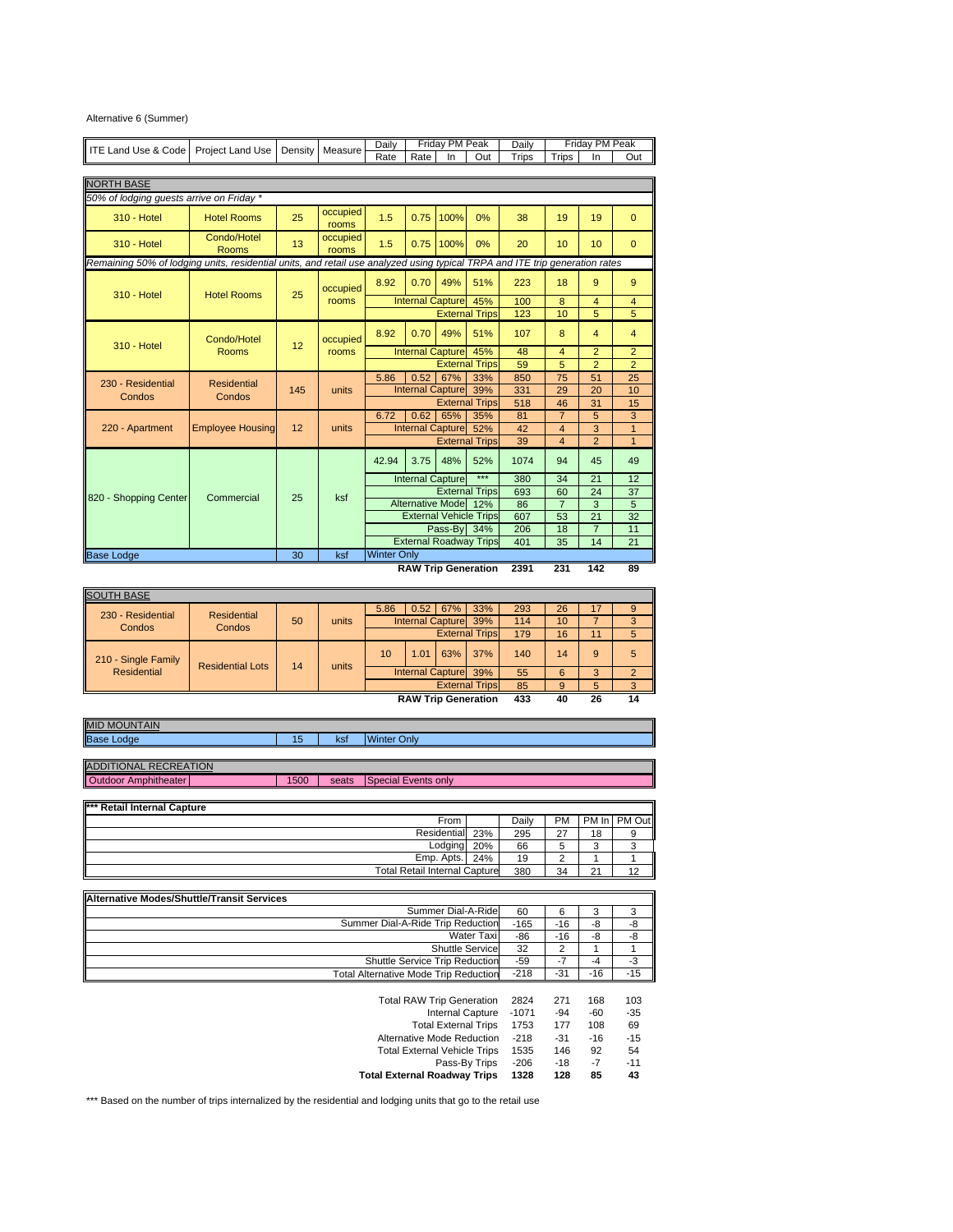# Alternatives 1 and 3 (Winter)

|                                                                                                                             |                                |         |                   | <b>Daily</b> |                                                         | Friday PM Peak |                               | Daily      |                         | Friday PM Peak       |                                  |
|-----------------------------------------------------------------------------------------------------------------------------|--------------------------------|---------|-------------------|--------------|---------------------------------------------------------|----------------|-------------------------------|------------|-------------------------|----------------------|----------------------------------|
| <b>ITE Land Use &amp; Code</b>                                                                                              | <b>Project Land Use</b>        | Density | Measure           | Rate         | Rate                                                    | In             | Out                           | Trips      | <b>Trips</b>            | In                   | Out                              |
|                                                                                                                             |                                |         |                   |              |                                                         |                |                               |            |                         |                      |                                  |
| <b>NORTH BASE</b>                                                                                                           |                                |         |                   |              |                                                         |                |                               |            |                         |                      |                                  |
| 50% of lodging guests arrive on Friday *                                                                                    |                                |         |                   |              |                                                         |                |                               |            |                         |                      |                                  |
| <b>310 - Hotel</b>                                                                                                          | <b>Hotel Rooms</b>             | 38      | occupied<br>rooms | 1.5          | 0.75                                                    | 100%           | 0%                            | 57         | 29                      | 29                   | $\mathbf{0}$                     |
| 310 - Hotel                                                                                                                 | *2-bedroom<br>condo/hotel      | 30      | occupied<br>rooms | 1.5          | 0.75                                                    | 100%           | 0%                            | 45         | 23                      | 23                   | $\mathbf{0}$                     |
| 230 - Residential<br>Condos                                                                                                 | <b>Penthouse Condos</b>        | 15      | rooms             | 1.5          | 0.75                                                    | 100%           | 0%                            | 23         | 11                      | 11                   | $\mathbf{0}$                     |
| 265 - Timeshare                                                                                                             | <b>Fractional</b><br>Ownership | 10      | units             | 1.5          | 0.75                                                    | 100%           | 0%                            | 15         | 8                       | 8                    | $\mathbf{0}$                     |
| <b>Skier Parking Spaces</b>                                                                                                 | <b>Ski Resort</b>              | 400     | spaces            | 2.00         | 0.45                                                    | 0%             | 100%                          | 800        | 180                     | $\Omega$             | 180                              |
| Remaining 50% of lodging units, residential units, and retail use analyzed using typical TRPA and ITE trip generation rates |                                |         |                   |              |                                                         |                |                               |            |                         |                      |                                  |
|                                                                                                                             |                                |         | occupied          | 8.92         | 0.70                                                    | 49%            | 51%                           | 330        | $\overline{26}$         | 13                   | 13                               |
| <b>310 - Hotel</b>                                                                                                          | <b>Hotel Rooms</b>             | 37      | rooms             |              | <b>Internal Capture</b>                                 |                | 55%                           | 182        | $\overline{14}$         | $\overline{7}$       | $\overline{7}$                   |
|                                                                                                                             |                                |         |                   |              |                                                         |                | <b>External Trips</b>         | 149        | $\overline{12}$         | 6                    | 6                                |
|                                                                                                                             | *2-bedroom                     |         | occupied          | 8.92         | 0.70                                                    | 49%            | 51%                           | 268        | $\overline{21}$         | 10                   | 11                               |
| <b>310 - Hotel</b>                                                                                                          | condo/hotel                    | 30      | rooms             |              | <b>Internal Capture</b>                                 |                | 55%                           | 147        | 12                      | $6\phantom{1}6$      | 6                                |
|                                                                                                                             |                                |         |                   |              |                                                         |                | <b>External Trips</b>         | 120        | 9                       | 5                    | $\overline{5}$                   |
| 230 - Residential<br>Condos                                                                                                 |                                |         |                   | 5.86         | 0.52                                                    | 67%            | 33%                           | 88         | $\overline{8}$          | $\overline{5}$       | $\overline{3}$                   |
|                                                                                                                             | <b>Penthouse Condos</b>        | 15      | rooms             |              | <b>Internal Capture</b>                                 |                | 55%                           | 48         | $\overline{4}$          | 3                    | $\overline{1}$                   |
|                                                                                                                             |                                |         |                   |              |                                                         |                | <b>External Trips</b>         | 40         | $\overline{\mathbf{4}}$ | $\overline{2}$       | $\overline{1}$                   |
|                                                                                                                             | Fractional                     |         |                   | 10.1         | 0.79                                                    | 40%            | 60%                           | 101<br>56  | 8                       | 3                    | $\overline{5}$                   |
| 265 - Timeshare                                                                                                             | Ownership                      | 10      | units             |              | <b>Internal Capture</b><br>55%<br><b>External Trips</b> |                |                               |            | $\overline{4}$          | $\overline{2}$       | $\overline{3}$                   |
|                                                                                                                             |                                |         |                   |              |                                                         |                |                               | 45         | $\overline{4}$          | $\overline{1}$       | $\overline{2}$                   |
| 230 - Residential                                                                                                           | <b>Residential Condos</b>      |         | units             | 5.86         | 0.52                                                    | 67%            | 33%                           | 305        | 27                      | 18                   | 9                                |
| Condos                                                                                                                      | & Townhomes                    | 52      |                   |              | <b>Internal Capture</b>                                 |                | 39%<br><b>External Trips</b>  | 119<br>186 | 11<br>16                | $\overline{7}$<br>11 | $\overline{3}$<br>$\overline{5}$ |
|                                                                                                                             |                                |         |                   |              |                                                         |                |                               | 87         | 8                       | 5                    | $\overline{3}$                   |
| 220 - Apartment                                                                                                             | <b>Employee Housing</b>        | 13      | units             | 6.72         | 0.62<br><b>Internal Capture</b>                         | 65%            | 35%<br>52%                    | 45         | 4                       | 3                    | $\overline{1}$                   |
|                                                                                                                             |                                |         |                   |              |                                                         |                | <b>External Trips</b>         | 42         | $\overline{4}$          | 3                    | $\mathbf{1}$                     |
|                                                                                                                             |                                |         |                   | 42.94        | 3.75                                                    | 48%            | 52%                           | 1074       | 94                      | 45                   | 49                               |
|                                                                                                                             |                                |         |                   |              | <b>Internal Capture</b>                                 |                | $***$                         | 382        | 33                      | 20                   | 13                               |
|                                                                                                                             |                                |         |                   |              |                                                         |                | <b>External Trips</b>         | 692        | 61                      | $\overline{25}$      | 36                               |
| 820 - Shopping Center                                                                                                       | Commercial                     | 25      | ksf               |              | <b>Alternative Mode</b>                                 |                | 13%                           | 89         | 8                       | 3                    | 5                                |
|                                                                                                                             |                                |         |                   |              |                                                         |                | <b>External Vehicle Trips</b> | 603        | 53                      | 22                   | 31                               |
|                                                                                                                             |                                |         |                   |              |                                                         | Pass-By        | 34%                           | 205        | 18                      | 8                    | 11                               |
|                                                                                                                             |                                |         |                   |              |                                                         |                | <b>External Roadway Trips</b> | 398        | 35                      | 15                   | 21                               |
| Restaurant                                                                                                                  | **Hotel Accessory              | 1.8     | ksf               |              |                                                         |                |                               |            |                         |                      |                                  |
| Bar                                                                                                                         | **Hotel Accessory              | 1.26    | ksf               |              |                                                         |                |                               |            |                         |                      |                                  |
| <b>Meeting Space</b>                                                                                                        | **Hotel Accessory              | 3.005   | ksf               |              |                                                         |                |                               |            |                         |                      |                                  |
| Fitness Center/Spa                                                                                                          | **Hotel Accessory              | 10.59   | ksf               |              |                                                         |                |                               |            |                         |                      |                                  |
| <b>Base Lodge</b>                                                                                                           |                                | 30      | ksf               |              | <b>Internal Trips Only</b>                              |                |                               |            |                         |                      |                                  |
|                                                                                                                             |                                |         |                   |              |                                                         |                | <b>RAW Trip Generation</b>    | 3192       | 441                     | 169                  | 272                              |

| 169 | л |
|-----|---|
|     |   |

| <b>SOUTH BASE</b>          |                    |    |       |                                 |      |     |                       |     |    |    |    |
|----------------------------|--------------------|----|-------|---------------------------------|------|-----|-----------------------|-----|----|----|----|
| 230 - Residential          |                    | 99 | units | 5.86                            | 0.52 | 67% | 33%                   | 580 | 51 | 34 |    |
| Condos                     | Residential Condos |    |       | <b>Internal Capturel</b><br>39% |      |     | 226                   | 20  | 13 |    |    |
|                            |                    |    |       |                                 |      |     | <b>External Trips</b> | 354 | 31 | 21 | 10 |
| <b>RAW Trip Generation</b> |                    |    |       |                                 |      | 580 | 51                    | 34  |    |    |    |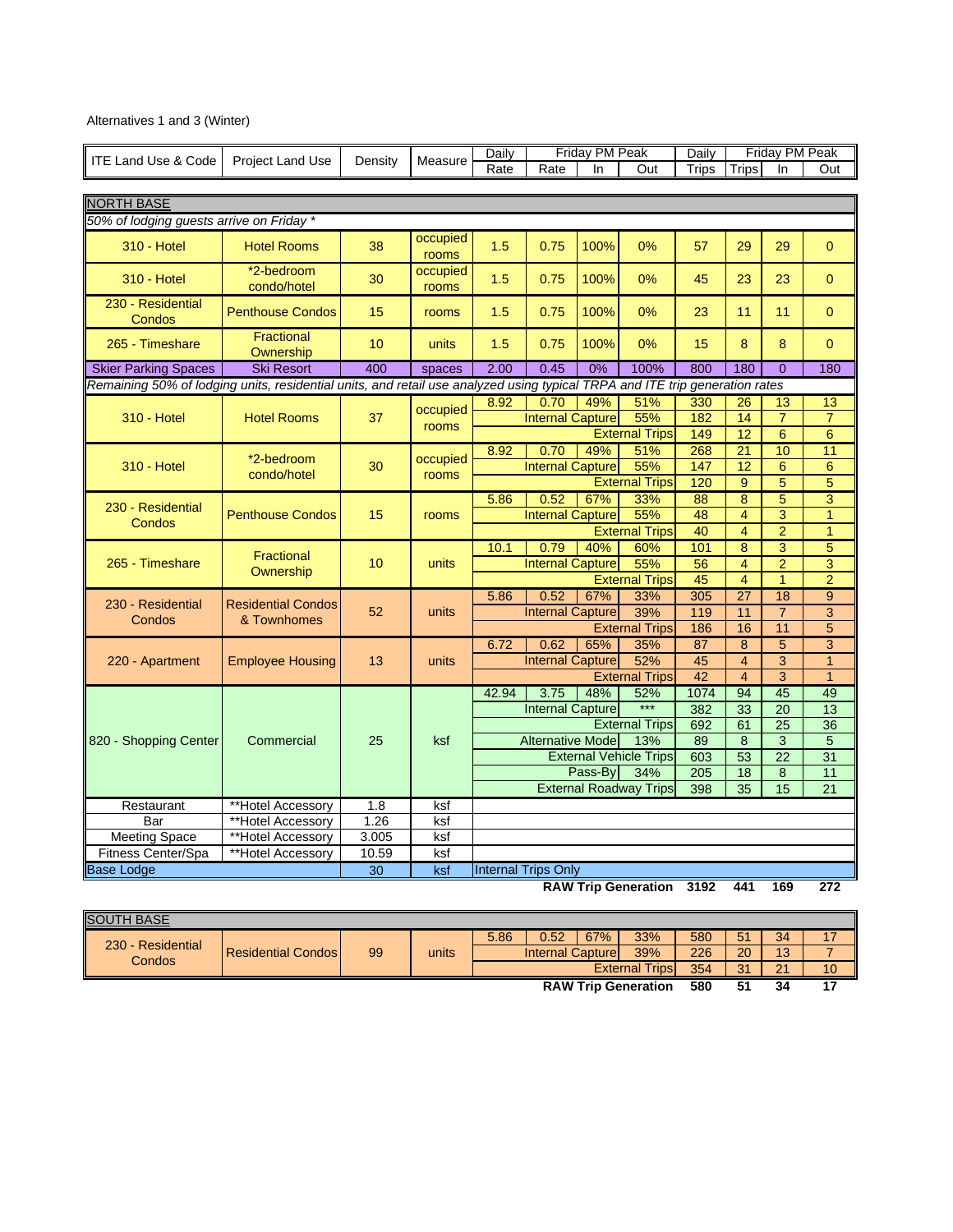| MID<br><b>NTAIN</b><br>JUN.<br>. NF |     |                  |                                    |
|-------------------------------------|-----|------------------|------------------------------------|
| Base<br>_odae                       | . . | <b>Lo</b><br>noi | Onlv<br><b>Inte</b><br>rips<br>mal |

| ADDITIONAL RECREATION<br>Outdoor Amphitheater |  |
|-----------------------------------------------|--|
|                                               |  |

 $1500$ seats Summer Only

| <b>K** Retail Internal Capture</b>   |     |       |           |    |              |
|--------------------------------------|-----|-------|-----------|----|--------------|
| From                                 |     | Dailv | <b>PM</b> |    | PM In PM Out |
| Residential                          | 23% | 204   | 18        | 12 |              |
| Lodging                              | 20% | 157   | 13        |    |              |
| Emp. Apts.                           | 24% | 21    |           |    |              |
| <b>Total Retail Internal Capture</b> |     | 382   | 33        | 20 | ៱            |

| <b>Alternative Modes/Shuttle/Transit Services</b> |        |        |       |       |
|---------------------------------------------------|--------|--------|-------|-------|
| Winter Dial-A-Ridel                               | 125    | 20     | 10    | 10    |
| Winter Dial-A-Ride Trip Reduction                 | $-453$ | $-110$ | $-55$ | $-55$ |
| <b>Shuttle Service</b>                            | 32     | ົ      |       |       |
| <b>Shuttle Service Trip Reduction</b>             | -59    | - 1    | -4    | -3    |
| <b>Total Alternative Mode Trip Reduction</b>      | $-355$ | $-95$  | -48   | $-47$ |

| Skier<br><b>Off/Pick Up</b><br>Drop |                |        |  |     |     |     |     |    |    |
|-------------------------------------|----------------|--------|--|-----|-----|-----|-----|----|----|
| <b>Skiers</b>                       | 0 <sup>c</sup> | skiers |  | v.J | ∪.、 | 200 | 100 | 50 | 50 |

| <b>Total RAW Trip Generation</b>    | 3972    | 593    | 254 | 339    |
|-------------------------------------|---------|--------|-----|--------|
| <b>Internal Capture</b>             | $-1205$ | $-102$ | -60 | $-42$  |
| <b>Total External Trips</b>         | 2767    | 491    | 194 | 297    |
| Alternative Mode Reduction          | $-355$  | $-95$  | -48 | $-47$  |
| <b>Total External Vehicle Trips</b> | 2412    | 396    | 146 | 250    |
| Pass-By Trips                       | $-205$  | $-18$  | -8  | $-11$  |
| <b>Total External Roadway Trips</b> | 2207    | 378    | 138 | 239    |
| <b>Existing Homewood Trips</b>      | 2535    | 472    | 115 | 357    |
| <b>Total Net New Project Trips</b>  | $-328$  | $-94$  | 23  | $-118$ |

\*40 condo units, 20 with lock-offs

\*\* Hotel definition includes accessory uses.

\*\*\* Based on local household information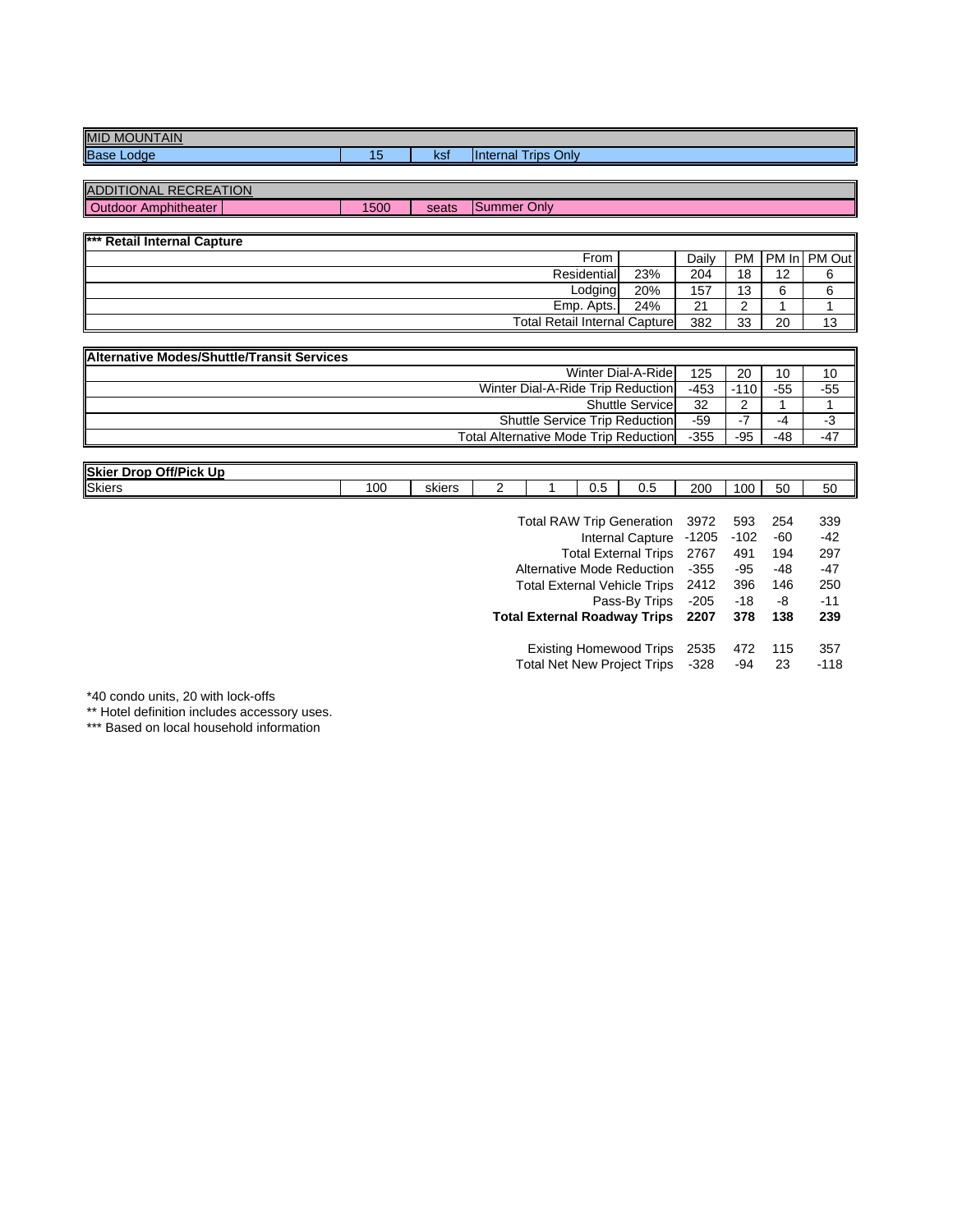# Alternative 1A (Winter)

|                                                                                                                             |                           |         |                   | Daily                      |                               | Friday PM Peak |                               | Daily           |                              | Friday PM Peak                   |                     |
|-----------------------------------------------------------------------------------------------------------------------------|---------------------------|---------|-------------------|----------------------------|-------------------------------|----------------|-------------------------------|-----------------|------------------------------|----------------------------------|---------------------|
| <b>ITE Land Use &amp; Code</b>                                                                                              | <b>Project Land Use</b>   | Density | Measure           | Rate                       | Rate                          | In             | Out                           | Trips           | Trips                        | In                               | Out                 |
|                                                                                                                             |                           |         |                   |                            |                               |                |                               |                 |                              |                                  |                     |
| <b>NORTH BASE</b>                                                                                                           |                           |         |                   |                            |                               |                |                               |                 |                              |                                  |                     |
| 50% of lodging guests arrive on Friday *                                                                                    |                           |         |                   |                            |                               |                |                               |                 |                              |                                  |                     |
| <b>310 - Hotel</b>                                                                                                          | <b>Hotel Rooms</b>        | 38      | occupied<br>rooms | 1.5                        | 0.75                          | 100%           | 0%                            | 57              | 29                           | 29                               | $\mathbf{0}$        |
| <b>310 - Hotel</b>                                                                                                          | *2-bedroom<br>condo/hotel | 30      | occupied<br>rooms | 1.5                        | 0.75                          | 100%           | 0%                            | 45              | 23                           | 23                               | $\overline{0}$      |
| 230 - Residential<br>Condos                                                                                                 | <b>Penthouse Condos</b>   | 15      | rooms             | 1.5                        | 0.75                          | 100%           | 0%                            | 23              | 11                           | 11                               | $\mathbf{0}$        |
| 265 - Timeshare                                                                                                             | Fractional<br>Ownership   | 10      | units             | 1.5                        | 0.75                          | 100%           | 0%                            | 15              | $\bf 8$                      | $\bf 8$                          | $\overline{0}$      |
| All occupied day skier parking spaces vacate during PM peak hour                                                            |                           |         |                   |                            |                               |                |                               |                 |                              |                                  |                     |
| <b>Skier Parking Spaces</b>                                                                                                 | <b>Ski Resort</b>         | 400     | spaces            | 2.00                       | 0.45                          | 0%             | 100%                          | 800             | 180                          | $\Omega$                         | 180                 |
| Remaining 50% of lodging units, residential units, and retail use analyzed using typical TRPA and ITE trip generation rates |                           |         |                   |                            |                               |                |                               |                 |                              |                                  |                     |
|                                                                                                                             |                           |         | occupied          | 8.92                       | 0.70                          | 49%            | 51%                           | 330             | 26                           | 13                               | 13                  |
| <b>310 - Hotel</b>                                                                                                          | <b>Hotel Rooms</b>        | 37      | rooms             |                            | <b>Internal Capture</b>       |                | 55%                           | 182             | $\overline{14}$              | $\overline{7}$                   | $\overline{7}$      |
|                                                                                                                             |                           |         |                   |                            |                               |                | <b>External Trips</b>         | 149             | 12                           | 6                                | 6                   |
|                                                                                                                             | *2-bedroom                |         | occupied          | 8.92                       | 0.70                          | 49%            | 51%                           | 268             | $\overline{21}$              | 10                               | 11                  |
| <b>310 - Hotel</b>                                                                                                          | condo/hotel               | 30      | rooms             |                            | <b>Internal Capture</b>       |                | 55%                           | 147             | $\overline{12}$              | $6\phantom{1}6$                  | 6                   |
|                                                                                                                             |                           |         |                   |                            | 0.52                          |                | <b>External Trips</b>         | 120<br>88       | $\mathbf 9$                  | $\overline{5}$<br>$\overline{5}$ | 5<br>$\overline{3}$ |
| 230 - Residential<br>Condos                                                                                                 | <b>Penthouse Condos</b>   | 15      |                   | 5.86                       | <b>Internal Capture</b>       | 67%            | 33%<br>55%                    | 48              | 8<br>$\overline{\mathbf{4}}$ | 3                                | $\overline{1}$      |
|                                                                                                                             |                           |         | rooms             |                            |                               |                | <b>External Trips</b>         | 40              | $\overline{4}$               | $\overline{2}$                   | $\overline{1}$      |
|                                                                                                                             |                           |         |                   | 10.1                       | 0.79                          | 40%            | 60%                           | 101             | $\overline{8}$               | $\overline{3}$                   | 5                   |
| 265 - Timeshare                                                                                                             | Fractional<br>Ownership   | 10      | units             |                            | <b>Internal Capture</b>       |                | 55%                           | 56              | 4                            | $\overline{2}$                   | $\overline{3}$      |
|                                                                                                                             |                           |         |                   |                            |                               |                | <b>External Trips</b>         | 45              | $\overline{4}$               | $\overline{1}$                   | $\overline{2}$      |
|                                                                                                                             |                           |         |                   | 5.86                       | 0.52                          | 67%            | 33%                           | 305             | $\overline{27}$              | 18                               | 9                   |
| 230 - Residential                                                                                                           | <b>Residential Condos</b> | 52      | units             |                            | <b>Internal Capture</b>       |                | 39%                           | 119             | 11                           | $\overline{7}$                   | 3                   |
| Condos                                                                                                                      | & Townhomes               |         |                   |                            |                               |                | <b>External Trips</b>         | 186             | 16                           | 11                               | 5                   |
|                                                                                                                             |                           |         |                   | 6.72                       | 0.62                          | 65%            | 35%                           | 87              | 8                            | $\overline{5}$                   | $\overline{3}$      |
| 220 - Apartment                                                                                                             | <b>Employee Housing</b>   | 13      | units             |                            | <b>Internal Capture</b>       |                | 52%                           | $\overline{45}$ | $\overline{4}$               | $\overline{3}$                   | $\overline{1}$      |
|                                                                                                                             |                           |         |                   |                            |                               |                | <b>External Trips</b>         | 42              | $\overline{4}$               | $\overline{3}$                   | $\overline{1}$      |
|                                                                                                                             |                           |         |                   | 42.94                      | 3.75                          | 48%            | 52%                           | 1074            | 94                           | 45                               | 49                  |
|                                                                                                                             |                           |         |                   |                            | <b>Internal Capture</b>       |                | ***                           | 376             | 32                           | 19                               | 13                  |
|                                                                                                                             |                           |         |                   |                            |                               |                | <b>External Trips</b>         | 697             | 62                           | 26                               | 36                  |
| 820 - Shopping Center                                                                                                       | Commercial                | 25      | ksf               |                            | <b>Alternative Mode</b>       |                | 13%                           | 90              | $\overline{8}$               | $\overline{3}$                   | $\overline{5}$      |
|                                                                                                                             |                           |         |                   |                            | <b>External Vehicle Trips</b> |                |                               |                 | 54                           | $\overline{22}$                  | 31                  |
|                                                                                                                             |                           |         |                   |                            |                               | Pass-By        | 34%                           | 207             | 18                           | $\bf 8$                          | 11                  |
|                                                                                                                             |                           |         |                   |                            |                               |                | <b>External Roadway Trips</b> | 401             | 35                           | 15                               | 21                  |
| Restaurant                                                                                                                  | **Hotel Accessory         | 1.8     | ksf               |                            |                               |                |                               |                 |                              |                                  |                     |
| Bar                                                                                                                         | **Hotel Accessory         | 1.26    | ksf               |                            |                               |                |                               |                 |                              |                                  |                     |
| <b>Meeting Space</b>                                                                                                        | **Hotel Accessory         | 3.005   | ksf               |                            |                               |                |                               |                 |                              |                                  |                     |
| Fitness Center/Spa                                                                                                          | **Hotel Accessory         | 10.59   | ksf               |                            |                               |                |                               |                 |                              |                                  |                     |
| <b>Base Lodge</b>                                                                                                           |                           | 30      | ksf               | <b>Internal Trips Only</b> |                               |                |                               |                 |                              |                                  |                     |

**RAW Trip Generation 3192 441 169 272**

| <b>SOUTH BASE</b>           |                           |    |       |                  |      |     |                            |     |    |    |    |
|-----------------------------|---------------------------|----|-------|------------------|------|-----|----------------------------|-----|----|----|----|
| 230 - Residential<br>Condos | <b>Residential Condos</b> | 95 | units | 5.86             | 0.52 | 67% | 33%                        | 557 | 49 | 33 | 16 |
|                             |                           |    |       | Internal Capture | 217  | 19  | 13                         |     |    |    |    |
|                             |                           |    |       |                  |      |     | <b>External Trips</b>      | 340 | 30 | 20 | 10 |
|                             |                           |    |       |                  |      |     | <b>RAW Trip Generation</b> | 557 | 49 | 33 | 16 |
|                             |                           |    |       |                  |      |     |                            |     |    |    |    |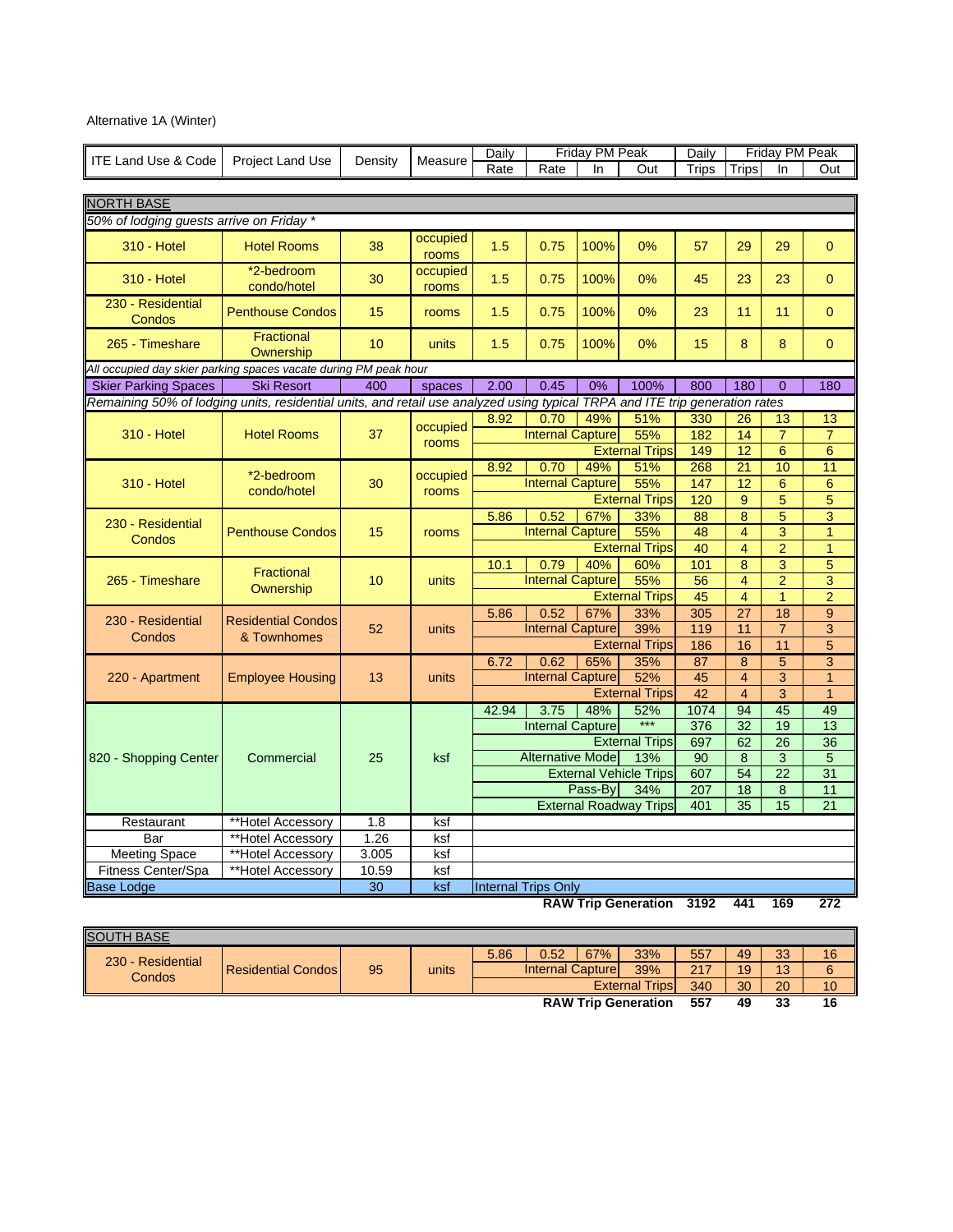| MID<br><b>NTAIN</b><br>JUN.<br>. NF |     |                  |                                    |
|-------------------------------------|-----|------------------|------------------------------------|
| Base<br>_odae                       | . . | <b>Lo</b><br>noi | Onlv<br><b>Inte</b><br>rips<br>mal |

| ADDITIONAL RECREATION<br>Outdoor Amphitheater |  |
|-----------------------------------------------|--|
|                                               |  |

 $1500$ seats Summer Only

| <b>*** Retail Internal Capture</b>   |             |     |       |    |    |                     |
|--------------------------------------|-------------|-----|-------|----|----|---------------------|
|                                      | From        |     | Dailv |    |    | PM I PM In I PM Out |
|                                      | Residential | 23% | 198   | 18 | 12 |                     |
|                                      | Lodging     | 20% | 157   | 13 |    |                     |
|                                      | Emp. Apts.  | 24% | 21    |    |    |                     |
| <b>Total Retail Internal Capture</b> |             |     | 376   | 32 | 19 | 12<br>ر ا           |

| <b>IAIternative Modes/Shuttle/Transit Services</b> |        |        |       |       |
|----------------------------------------------------|--------|--------|-------|-------|
| Winter Dial-A-Ride                                 | 125    | 20     | 10    | 10    |
| Winter Dial-A-Ride Trip Reduction                  | $-453$ | $-110$ | $-55$ | $-55$ |
| <b>Shuttle Service</b>                             | 32     | ົ      |       |       |
| <b>Shuttle Service Trip Reduction</b>              | -59    |        | -4    | -3    |
| <b>Total Alternative Mode Trip Reduction</b>       | $-355$ | $-95$  | -48   | $-47$ |

| Skier<br><b>Off/Pick Up</b><br>Drop |                |        |  |     |     |     |     |    |    |
|-------------------------------------|----------------|--------|--|-----|-----|-----|-----|----|----|
| <b>Skiers</b>                       | 0 <sup>c</sup> | skiers |  | v.J | ∪.、 | 200 | 100 | 50 | 50 |

| <b>Total RAW Trip Generation</b>    | 3948    | 591    | 253   | 338    |
|-------------------------------------|---------|--------|-------|--------|
| <b>Internal Capture</b>             | $-1190$ | $-100$ | $-59$ | $-41$  |
| <b>Total External Trips</b>         | 2758    | 490    | 193   | 297    |
| Alternative Mode Reduction          | $-355$  | $-95$  | -48   | $-47$  |
| <b>Total External Vehicle Trips</b> | 2403    | 395    | 145   | 250    |
| Pass-By Trips                       | $-207$  | $-18$  | -8    | $-11$  |
| <b>Total External Roadway Trips</b> | 2196    | 377    | 138   | 239    |
| <b>Existing Homewood Trips</b>      | 2535    | 472    | 115   | 357    |
| <b>Total Net New Project Trips</b>  | $-339$  | -95    | 23    | $-118$ |

\*40 condo units, 20 with lock-offs

\*\* Hotel definition includes accessory uses.

\*\*\* Based on local household information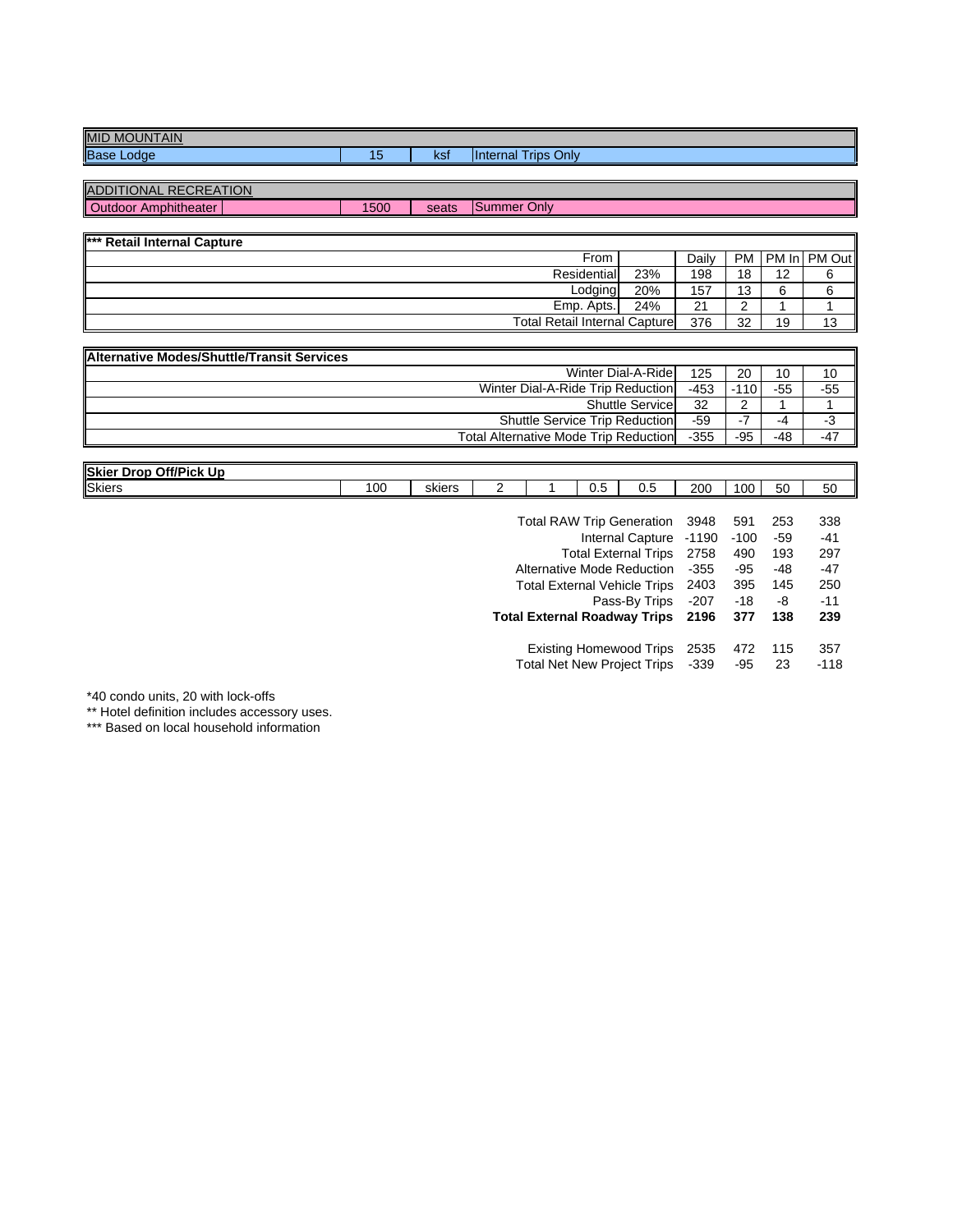# Alternative 4 (Winter)

| Rate<br><b>Trips</b><br><b>Trips</b><br>Rate<br>In<br>Out<br>In<br>Out<br><b>NORTH BASE</b><br>63%<br>37%<br>1.01<br>5<br>10 <sup>°</sup><br>80<br>8<br>3<br>210 - Single Family<br>dwelling<br>8<br><b>Internal Capture</b><br>$\overline{22}$<br>$\overline{2}$<br><b>Residential Lots</b><br>28%<br>1<br>1<br><b>Residential</b><br>units<br><b>External Trips</b><br>6<br>58<br>4<br>$\overline{2}$<br>48%<br>52%<br>29<br>42.94<br>3.75<br>644<br>56<br>27<br>$***$<br><b>Internal Capture</b><br>37<br>$\overline{4}$<br>$\overline{2}$<br>$\mathbf{1}$<br>$\overline{25}$<br>53<br>28<br><b>External Trips</b><br>607<br>Commercial<br>15<br>ksf<br>820 - Shopping Center<br><b>Alternative Mode</b><br>$\overline{1}$<br>$\overline{1}$<br>3<br>5%<br>30<br><b>External Vehicle Trips</b><br>577<br>50<br>23<br>26<br>8<br>9<br>Pass-By<br>34%<br>196<br>17<br><b>External Roadway Trips</b><br>381<br>33<br>15<br>17<br><b>RAW Trip Generation</b><br>32<br>724<br>64<br>$\overline{32}$<br><b>SOUTH BASE</b><br>63%<br>37%<br>8<br>5<br>3<br>10 <sup>1</sup><br>1.01<br>80<br>210 - Single Family<br>dwelling<br>8<br><b>Residential Lots</b><br>Internal Capture<br>28%<br>22<br>$\overline{2}$<br>1<br>1<br><b>Residential</b><br>units<br><b>External Trips</b><br>6<br>58<br>$\overline{4}$<br>$\overline{2}$<br>$\overline{\mathbf{3}}$<br>$\overline{\mathbf{8}}$<br>5<br><b>RAW Trip Generation</b><br>80<br><b>Retail Internal Capture</b><br>PM Out<br>From<br>Daily<br><b>PM</b><br>PM In<br>Residential<br>23%<br>37<br>2<br>4<br>1<br>$\overline{2}$<br><b>Total Retail Internal Capture</b><br>37<br>4<br>1<br><b>Total RAW Trip Generation</b><br>804<br>37<br>35<br>72<br><b>Internal Capture</b><br>$-82$<br>-8<br>$-5$<br>$-3$<br>32<br>32<br><b>Total External Trips</b><br>723<br>64<br>$-2$<br>$-2$<br>Alternative Mode Reduction<br>$-36$<br>$-3$<br>5%<br>30<br>31<br><b>Total External Vehicle Trips</b><br>686<br>61<br>Pass-By Trips<br>$-196$<br>-8<br>-9<br>$-17$<br>22<br><b>Total External Roadway Trips</b><br>490<br>44<br>22<br><b>Existing Homewood Trips</b><br>357<br>2535<br>472<br>115 |                                |                  |         | Friday PM Peak<br><b>Daily</b> |  |  |  | Daily | Friday PM Peak |  |
|---------------------------------------------------------------------------------------------------------------------------------------------------------------------------------------------------------------------------------------------------------------------------------------------------------------------------------------------------------------------------------------------------------------------------------------------------------------------------------------------------------------------------------------------------------------------------------------------------------------------------------------------------------------------------------------------------------------------------------------------------------------------------------------------------------------------------------------------------------------------------------------------------------------------------------------------------------------------------------------------------------------------------------------------------------------------------------------------------------------------------------------------------------------------------------------------------------------------------------------------------------------------------------------------------------------------------------------------------------------------------------------------------------------------------------------------------------------------------------------------------------------------------------------------------------------------------------------------------------------------------------------------------------------------------------------------------------------------------------------------------------------------------------------------------------------------------------------------------------------------------------------------------------------------------------------------------------------------------------------------------------------------------------------------------------------------------------------------------------------------------------------|--------------------------------|------------------|---------|--------------------------------|--|--|--|-------|----------------|--|
|                                                                                                                                                                                                                                                                                                                                                                                                                                                                                                                                                                                                                                                                                                                                                                                                                                                                                                                                                                                                                                                                                                                                                                                                                                                                                                                                                                                                                                                                                                                                                                                                                                                                                                                                                                                                                                                                                                                                                                                                                                                                                                                                       | <b>ITE Land Use &amp; Code</b> | Project Land Use | Density | Measure                        |  |  |  |       |                |  |
|                                                                                                                                                                                                                                                                                                                                                                                                                                                                                                                                                                                                                                                                                                                                                                                                                                                                                                                                                                                                                                                                                                                                                                                                                                                                                                                                                                                                                                                                                                                                                                                                                                                                                                                                                                                                                                                                                                                                                                                                                                                                                                                                       |                                |                  |         |                                |  |  |  |       |                |  |
|                                                                                                                                                                                                                                                                                                                                                                                                                                                                                                                                                                                                                                                                                                                                                                                                                                                                                                                                                                                                                                                                                                                                                                                                                                                                                                                                                                                                                                                                                                                                                                                                                                                                                                                                                                                                                                                                                                                                                                                                                                                                                                                                       |                                |                  |         |                                |  |  |  |       |                |  |
|                                                                                                                                                                                                                                                                                                                                                                                                                                                                                                                                                                                                                                                                                                                                                                                                                                                                                                                                                                                                                                                                                                                                                                                                                                                                                                                                                                                                                                                                                                                                                                                                                                                                                                                                                                                                                                                                                                                                                                                                                                                                                                                                       |                                |                  |         |                                |  |  |  |       |                |  |
|                                                                                                                                                                                                                                                                                                                                                                                                                                                                                                                                                                                                                                                                                                                                                                                                                                                                                                                                                                                                                                                                                                                                                                                                                                                                                                                                                                                                                                                                                                                                                                                                                                                                                                                                                                                                                                                                                                                                                                                                                                                                                                                                       |                                |                  |         |                                |  |  |  |       |                |  |
|                                                                                                                                                                                                                                                                                                                                                                                                                                                                                                                                                                                                                                                                                                                                                                                                                                                                                                                                                                                                                                                                                                                                                                                                                                                                                                                                                                                                                                                                                                                                                                                                                                                                                                                                                                                                                                                                                                                                                                                                                                                                                                                                       |                                |                  |         |                                |  |  |  |       |                |  |
|                                                                                                                                                                                                                                                                                                                                                                                                                                                                                                                                                                                                                                                                                                                                                                                                                                                                                                                                                                                                                                                                                                                                                                                                                                                                                                                                                                                                                                                                                                                                                                                                                                                                                                                                                                                                                                                                                                                                                                                                                                                                                                                                       |                                |                  |         |                                |  |  |  |       |                |  |
|                                                                                                                                                                                                                                                                                                                                                                                                                                                                                                                                                                                                                                                                                                                                                                                                                                                                                                                                                                                                                                                                                                                                                                                                                                                                                                                                                                                                                                                                                                                                                                                                                                                                                                                                                                                                                                                                                                                                                                                                                                                                                                                                       |                                |                  |         |                                |  |  |  |       |                |  |
|                                                                                                                                                                                                                                                                                                                                                                                                                                                                                                                                                                                                                                                                                                                                                                                                                                                                                                                                                                                                                                                                                                                                                                                                                                                                                                                                                                                                                                                                                                                                                                                                                                                                                                                                                                                                                                                                                                                                                                                                                                                                                                                                       |                                |                  |         |                                |  |  |  |       |                |  |
|                                                                                                                                                                                                                                                                                                                                                                                                                                                                                                                                                                                                                                                                                                                                                                                                                                                                                                                                                                                                                                                                                                                                                                                                                                                                                                                                                                                                                                                                                                                                                                                                                                                                                                                                                                                                                                                                                                                                                                                                                                                                                                                                       |                                |                  |         |                                |  |  |  |       |                |  |
|                                                                                                                                                                                                                                                                                                                                                                                                                                                                                                                                                                                                                                                                                                                                                                                                                                                                                                                                                                                                                                                                                                                                                                                                                                                                                                                                                                                                                                                                                                                                                                                                                                                                                                                                                                                                                                                                                                                                                                                                                                                                                                                                       |                                |                  |         |                                |  |  |  |       |                |  |
|                                                                                                                                                                                                                                                                                                                                                                                                                                                                                                                                                                                                                                                                                                                                                                                                                                                                                                                                                                                                                                                                                                                                                                                                                                                                                                                                                                                                                                                                                                                                                                                                                                                                                                                                                                                                                                                                                                                                                                                                                                                                                                                                       |                                |                  |         |                                |  |  |  |       |                |  |
|                                                                                                                                                                                                                                                                                                                                                                                                                                                                                                                                                                                                                                                                                                                                                                                                                                                                                                                                                                                                                                                                                                                                                                                                                                                                                                                                                                                                                                                                                                                                                                                                                                                                                                                                                                                                                                                                                                                                                                                                                                                                                                                                       |                                |                  |         |                                |  |  |  |       |                |  |
|                                                                                                                                                                                                                                                                                                                                                                                                                                                                                                                                                                                                                                                                                                                                                                                                                                                                                                                                                                                                                                                                                                                                                                                                                                                                                                                                                                                                                                                                                                                                                                                                                                                                                                                                                                                                                                                                                                                                                                                                                                                                                                                                       |                                |                  |         |                                |  |  |  |       |                |  |
|                                                                                                                                                                                                                                                                                                                                                                                                                                                                                                                                                                                                                                                                                                                                                                                                                                                                                                                                                                                                                                                                                                                                                                                                                                                                                                                                                                                                                                                                                                                                                                                                                                                                                                                                                                                                                                                                                                                                                                                                                                                                                                                                       |                                |                  |         |                                |  |  |  |       |                |  |
|                                                                                                                                                                                                                                                                                                                                                                                                                                                                                                                                                                                                                                                                                                                                                                                                                                                                                                                                                                                                                                                                                                                                                                                                                                                                                                                                                                                                                                                                                                                                                                                                                                                                                                                                                                                                                                                                                                                                                                                                                                                                                                                                       |                                |                  |         |                                |  |  |  |       |                |  |
|                                                                                                                                                                                                                                                                                                                                                                                                                                                                                                                                                                                                                                                                                                                                                                                                                                                                                                                                                                                                                                                                                                                                                                                                                                                                                                                                                                                                                                                                                                                                                                                                                                                                                                                                                                                                                                                                                                                                                                                                                                                                                                                                       |                                |                  |         |                                |  |  |  |       |                |  |
|                                                                                                                                                                                                                                                                                                                                                                                                                                                                                                                                                                                                                                                                                                                                                                                                                                                                                                                                                                                                                                                                                                                                                                                                                                                                                                                                                                                                                                                                                                                                                                                                                                                                                                                                                                                                                                                                                                                                                                                                                                                                                                                                       |                                |                  |         |                                |  |  |  |       |                |  |
|                                                                                                                                                                                                                                                                                                                                                                                                                                                                                                                                                                                                                                                                                                                                                                                                                                                                                                                                                                                                                                                                                                                                                                                                                                                                                                                                                                                                                                                                                                                                                                                                                                                                                                                                                                                                                                                                                                                                                                                                                                                                                                                                       |                                |                  |         |                                |  |  |  |       |                |  |
|                                                                                                                                                                                                                                                                                                                                                                                                                                                                                                                                                                                                                                                                                                                                                                                                                                                                                                                                                                                                                                                                                                                                                                                                                                                                                                                                                                                                                                                                                                                                                                                                                                                                                                                                                                                                                                                                                                                                                                                                                                                                                                                                       |                                |                  |         |                                |  |  |  |       |                |  |
|                                                                                                                                                                                                                                                                                                                                                                                                                                                                                                                                                                                                                                                                                                                                                                                                                                                                                                                                                                                                                                                                                                                                                                                                                                                                                                                                                                                                                                                                                                                                                                                                                                                                                                                                                                                                                                                                                                                                                                                                                                                                                                                                       |                                |                  |         |                                |  |  |  |       |                |  |
|                                                                                                                                                                                                                                                                                                                                                                                                                                                                                                                                                                                                                                                                                                                                                                                                                                                                                                                                                                                                                                                                                                                                                                                                                                                                                                                                                                                                                                                                                                                                                                                                                                                                                                                                                                                                                                                                                                                                                                                                                                                                                                                                       |                                |                  |         |                                |  |  |  |       |                |  |
|                                                                                                                                                                                                                                                                                                                                                                                                                                                                                                                                                                                                                                                                                                                                                                                                                                                                                                                                                                                                                                                                                                                                                                                                                                                                                                                                                                                                                                                                                                                                                                                                                                                                                                                                                                                                                                                                                                                                                                                                                                                                                                                                       |                                |                  |         |                                |  |  |  |       |                |  |
|                                                                                                                                                                                                                                                                                                                                                                                                                                                                                                                                                                                                                                                                                                                                                                                                                                                                                                                                                                                                                                                                                                                                                                                                                                                                                                                                                                                                                                                                                                                                                                                                                                                                                                                                                                                                                                                                                                                                                                                                                                                                                                                                       |                                |                  |         |                                |  |  |  |       |                |  |
|                                                                                                                                                                                                                                                                                                                                                                                                                                                                                                                                                                                                                                                                                                                                                                                                                                                                                                                                                                                                                                                                                                                                                                                                                                                                                                                                                                                                                                                                                                                                                                                                                                                                                                                                                                                                                                                                                                                                                                                                                                                                                                                                       |                                |                  |         |                                |  |  |  |       |                |  |
|                                                                                                                                                                                                                                                                                                                                                                                                                                                                                                                                                                                                                                                                                                                                                                                                                                                                                                                                                                                                                                                                                                                                                                                                                                                                                                                                                                                                                                                                                                                                                                                                                                                                                                                                                                                                                                                                                                                                                                                                                                                                                                                                       |                                |                  |         |                                |  |  |  |       |                |  |
|                                                                                                                                                                                                                                                                                                                                                                                                                                                                                                                                                                                                                                                                                                                                                                                                                                                                                                                                                                                                                                                                                                                                                                                                                                                                                                                                                                                                                                                                                                                                                                                                                                                                                                                                                                                                                                                                                                                                                                                                                                                                                                                                       |                                |                  |         |                                |  |  |  |       |                |  |
|                                                                                                                                                                                                                                                                                                                                                                                                                                                                                                                                                                                                                                                                                                                                                                                                                                                                                                                                                                                                                                                                                                                                                                                                                                                                                                                                                                                                                                                                                                                                                                                                                                                                                                                                                                                                                                                                                                                                                                                                                                                                                                                                       |                                |                  |         |                                |  |  |  |       |                |  |
|                                                                                                                                                                                                                                                                                                                                                                                                                                                                                                                                                                                                                                                                                                                                                                                                                                                                                                                                                                                                                                                                                                                                                                                                                                                                                                                                                                                                                                                                                                                                                                                                                                                                                                                                                                                                                                                                                                                                                                                                                                                                                                                                       |                                |                  |         |                                |  |  |  |       |                |  |
|                                                                                                                                                                                                                                                                                                                                                                                                                                                                                                                                                                                                                                                                                                                                                                                                                                                                                                                                                                                                                                                                                                                                                                                                                                                                                                                                                                                                                                                                                                                                                                                                                                                                                                                                                                                                                                                                                                                                                                                                                                                                                                                                       |                                |                  |         |                                |  |  |  |       |                |  |
|                                                                                                                                                                                                                                                                                                                                                                                                                                                                                                                                                                                                                                                                                                                                                                                                                                                                                                                                                                                                                                                                                                                                                                                                                                                                                                                                                                                                                                                                                                                                                                                                                                                                                                                                                                                                                                                                                                                                                                                                                                                                                                                                       |                                |                  |         |                                |  |  |  |       |                |  |
|                                                                                                                                                                                                                                                                                                                                                                                                                                                                                                                                                                                                                                                                                                                                                                                                                                                                                                                                                                                                                                                                                                                                                                                                                                                                                                                                                                                                                                                                                                                                                                                                                                                                                                                                                                                                                                                                                                                                                                                                                                                                                                                                       |                                |                  |         |                                |  |  |  |       |                |  |
|                                                                                                                                                                                                                                                                                                                                                                                                                                                                                                                                                                                                                                                                                                                                                                                                                                                                                                                                                                                                                                                                                                                                                                                                                                                                                                                                                                                                                                                                                                                                                                                                                                                                                                                                                                                                                                                                                                                                                                                                                                                                                                                                       |                                |                  |         |                                |  |  |  |       |                |  |
| Total Net New Project Trips -2045<br>$-428$<br>$-93$<br>$-335$                                                                                                                                                                                                                                                                                                                                                                                                                                                                                                                                                                                                                                                                                                                                                                                                                                                                                                                                                                                                                                                                                                                                                                                                                                                                                                                                                                                                                                                                                                                                                                                                                                                                                                                                                                                                                                                                                                                                                                                                                                                                        |                                |                  |         |                                |  |  |  |       |                |  |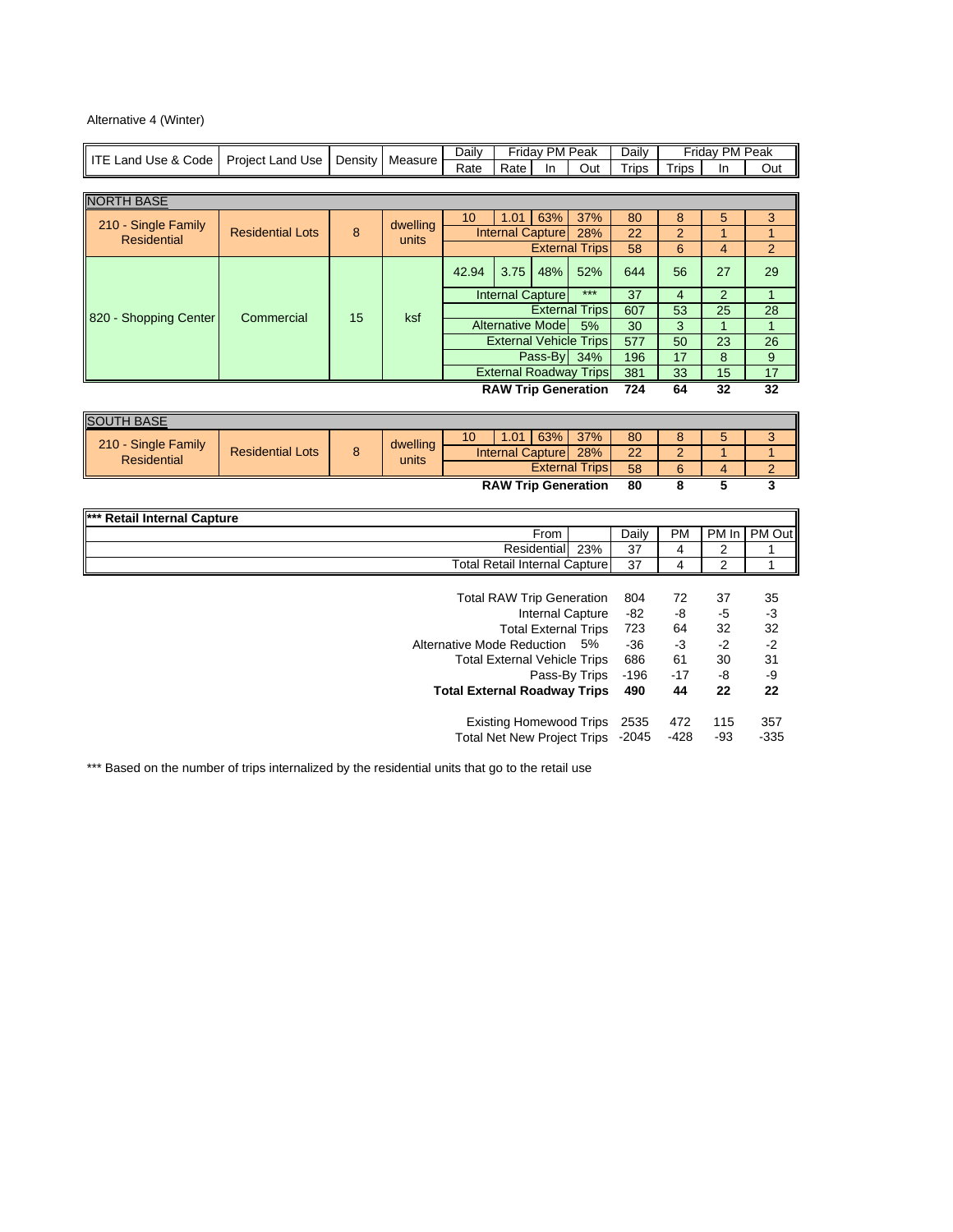# Alternative 5 (Winter)

| ITE Land Use & Code                                                                                                         |                         |         | Measure           | Daily                      |                                 | Friday PM Peak          |                                      | Daily        |                                  | Friday PM Peak |                      |
|-----------------------------------------------------------------------------------------------------------------------------|-------------------------|---------|-------------------|----------------------------|---------------------------------|-------------------------|--------------------------------------|--------------|----------------------------------|----------------|----------------------|
|                                                                                                                             | Project Land Use        | Density |                   | Rate                       | Rate                            | In                      | Out                                  | <b>Trips</b> | <b>Trips</b>                     | In             | Out                  |
|                                                                                                                             |                         |         |                   |                            |                                 |                         |                                      |              |                                  |                |                      |
| <b>NORTH BASE</b>                                                                                                           |                         |         |                   |                            |                                 |                         |                                      |              |                                  |                |                      |
| 50% of lodging guests arrive on Friday *                                                                                    |                         |         |                   |                            |                                 |                         |                                      |              |                                  |                |                      |
| <b>310 - Hotel</b>                                                                                                          | <b>Hotel Rooms</b>      | 38      | occupied<br>rooms | 1.5                        | 0.75                            | 100%                    | 0%                                   | 57           | 29                               | 29             | $\Omega$             |
| <b>Skier Parking Spaces</b>                                                                                                 | <b>Ski Resort</b>       | 400     | spaces            | $\overline{2}$             | 0.45                            | 0%                      | 100%                                 | 800          | 180                              | $\Omega$       | 180                  |
| Remaining 50% of lodging units, residential units, and retail use analyzed using typical TRPA and ITE trip generation rates |                         |         |                   |                            |                                 |                         |                                      |              |                                  |                |                      |
| <b>310 - Hotel</b>                                                                                                          | <b>Hotel Rooms</b>      | 37      | occupied          | 8.92                       | 0.70                            | 49%                     | 51%                                  | 330          | 26                               | 13             | 13                   |
|                                                                                                                             |                         |         | rooms             |                            | <b>Internal Capture</b>         |                         | 55%                                  | 182          | 14                               | $\overline{7}$ | $\overline{7}$       |
|                                                                                                                             |                         |         |                   |                            |                                 |                         | <b>External Trips</b>                | 149          | 12                               | 6              | 6                    |
| 230 - Residential                                                                                                           | <b>Residential</b>      |         |                   | 5.86                       | 0.52                            | 67%                     | 33%                                  | 1319         | 117                              | 78             | 39                   |
| Condos                                                                                                                      | Condos                  | 225     | units             |                            | <b>Internal Capture</b>         |                         | 39%                                  | 514          | 46                               | 31             | 15                   |
|                                                                                                                             |                         |         |                   |                            |                                 |                         | <b>External Trips</b>                | 804          | 71                               | 48             | 24                   |
|                                                                                                                             |                         | 12      | units             | 6.72                       | 0.62<br><b>Internal Capture</b> | 65%                     | 35%<br>52%                           | 81<br>42     | $\overline{7}$<br>$\overline{4}$ | 5<br>3         | 3<br>$\overline{1}$  |
| 220 - Apartment                                                                                                             | <b>Employee Housing</b> |         |                   |                            |                                 |                         | <b>External Trips</b>                | 39           | $\overline{4}$                   | $\overline{2}$ | $\overline{1}$       |
|                                                                                                                             |                         |         |                   |                            |                                 |                         |                                      |              |                                  |                |                      |
|                                                                                                                             |                         |         |                   | 42.94                      | 3.75                            | 48%                     | 52%<br>$***$                         | 1074         | 94                               | 45             | 49                   |
|                                                                                                                             |                         |         |                   |                            | <b>Internal Capture</b>         |                         |                                      | 425          | 38                               | 24             | 14                   |
| 820 - Shopping Center                                                                                                       | Commercial              | 25      | ksf               |                            |                                 |                         | <b>External Trips</b>                | 648          | 56                               | 21             | 35                   |
|                                                                                                                             |                         |         |                   |                            |                                 | <b>Alternative Mode</b> | 13%<br><b>External Vehicle Trips</b> | 82<br>566    | $\overline{7}$<br>49             | 3<br>18        | $\overline{4}$<br>31 |
|                                                                                                                             |                         |         |                   |                            |                                 | Pass-By 34%             |                                      | 192          | 17                               | 6              | 10                   |
|                                                                                                                             |                         |         |                   |                            |                                 |                         | <b>External Roadway Trips</b>        | 373          | 32                               | 12             | 20                   |
| <b>Base Lodge</b>                                                                                                           |                         | 30      | ksf               | <b>Internal Trips Only</b> |                                 |                         |                                      |              |                                  |                |                      |
|                                                                                                                             |                         |         |                   |                            |                                 |                         | <b>RAW Trip Generation</b>           | 2860         | 273                              | 169            | 103                  |
|                                                                                                                             |                         |         |                   |                            |                                 |                         |                                      |              |                                  |                |                      |
| <b>SOUTH BASE</b>                                                                                                           |                         |         |                   |                            |                                 |                         |                                      |              |                                  |                |                      |
| 210 - Single Family                                                                                                         |                         |         |                   | 10                         | 1.01                            | 63%                     | 37%                                  | 160          | 16                               | 10             | 6                    |
| <b>Residential</b>                                                                                                          | <b>Residential Lots</b> | 16      | units             |                            | <b>Internal Capture</b>         |                         | 39%                                  | 62           | 6                                | 4              | $\overline{2}$       |
|                                                                                                                             |                         |         |                   |                            |                                 |                         | <b>External Trips</b>                | 98           | 10                               | 6              | $\overline{4}$       |

**RAW Trip Generation 160 16 10 6**

| <b>MID MOUNTAIN</b>          |      |       |                            |
|------------------------------|------|-------|----------------------------|
| <b>Base Lodge</b>            | 15   | ksf   | <b>Internal Trips Only</b> |
|                              |      |       |                            |
| <b>ADDITIONAL RECREATION</b> |      |       |                            |
| Outdoor Amphitheater         | 1500 | seats | Summer Only                |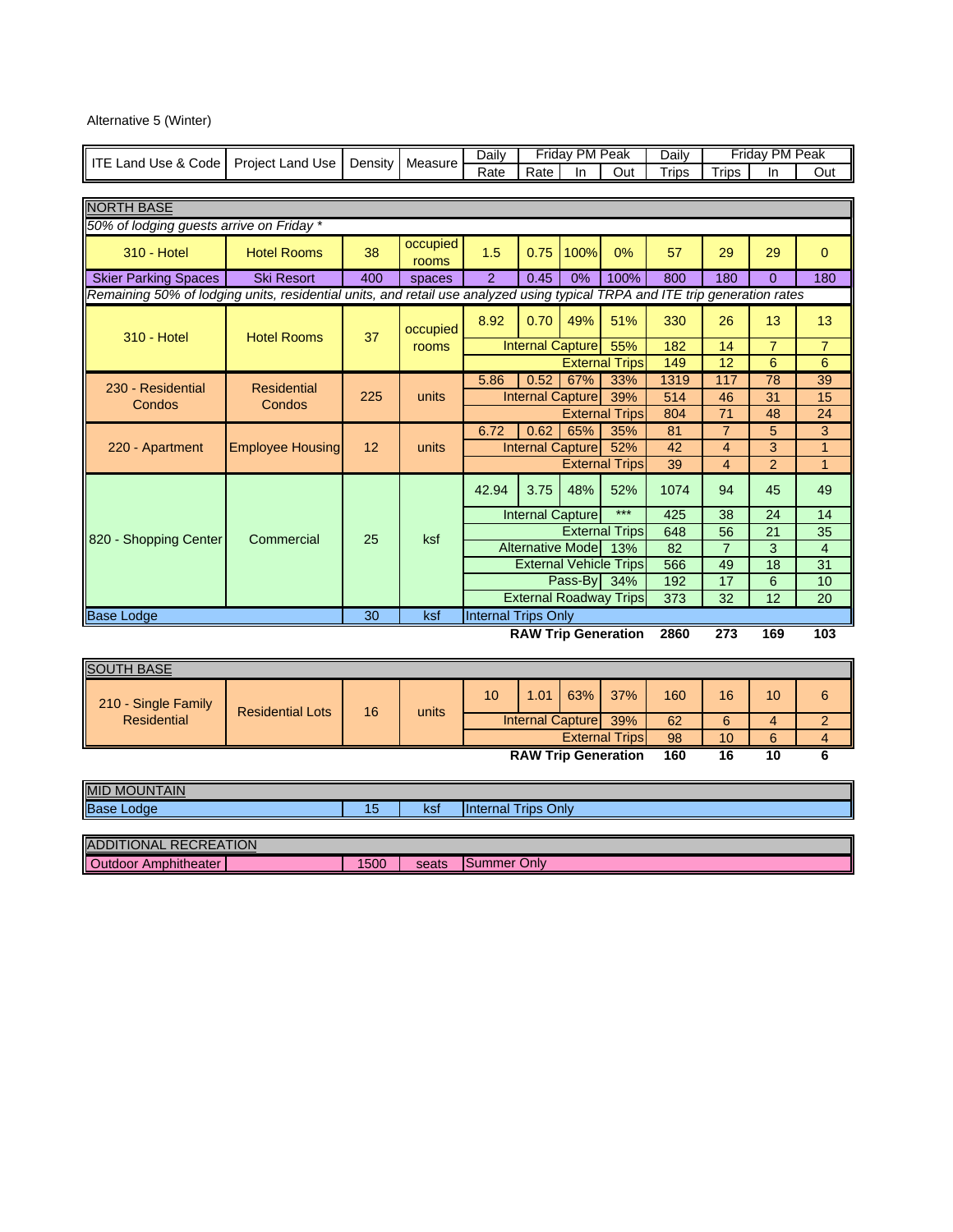| *** Retail Internal Capture |                                      |       |           |    |                |
|-----------------------------|--------------------------------------|-------|-----------|----|----------------|
| From                        |                                      | Dailv | <b>PM</b> |    | PM In   PM Out |
| Residential                 | 23%                                  | 340   | 31        | 20 | 10             |
| Lodging                     | 20%                                  | 66    |           |    |                |
| Emp. Apts.                  | 24%                                  | 19    |           |    |                |
|                             | <b>Total Retail Internal Capture</b> |       |           | 24 | 14             |

| Alternative Modes/Shuttle/Transit Services   |      |        |     |       |
|----------------------------------------------|------|--------|-----|-------|
| Winter Dial-A-Ride                           | 125  | 20     | 10  | 10    |
| Winter Dial-A-Ride Trip Reduction            | -453 | $-110$ | -55 | $-55$ |
| <b>Shuttle Service</b>                       | 32   |        |     |       |
| <b>Shuttle Service Trip Reduction</b>        | -59  | - 1    | -4  | -3    |
| <b>Total Alternative Mode Trip Reduction</b> | -355 | -95    | -48 | $-47$ |

| <b>Skier Drop Off/Pick Up</b> |     |        |                                     |     |                                     |         |        |     |        |
|-------------------------------|-----|--------|-------------------------------------|-----|-------------------------------------|---------|--------|-----|--------|
| <b>Skiers</b>                 | 100 | skiers | 2                                   | 0.5 | $0.5\,$                             | 200     | 100    | 50  | 50     |
|                               |     |        |                                     |     |                                     |         |        |     |        |
|                               |     |        |                                     |     | <b>Total RAW Trip Generation</b>    | 4020    | 569    | 230 | 339    |
|                               |     |        |                                     |     | Internal Capture                    | $-1225$ | $-108$ | -68 | -40    |
|                               |     |        |                                     |     | <b>Total External Trips</b>         | 2794    | 461    | 161 | 300    |
|                               |     |        |                                     |     | Alternative Mode Reduction          | $-355$  | $-95$  | -48 | -47    |
|                               |     |        |                                     |     | <b>Total External Vehicle Trips</b> | 2439    | 366    | 113 | 253    |
|                               |     |        |                                     |     | Pass-By Trips                       | $-192$  | $-17$  | -6  | $-10$  |
|                               |     |        | <b>Total External Roadway Trips</b> |     |                                     | 2247    | 349    | 107 | 242    |
|                               |     |        |                                     |     | <b>Existing Homewood Trips</b>      | 2535    | 472    | 115 | 357    |
|                               |     |        |                                     |     | <b>Total Net New Project Trips</b>  | $-288$  | $-123$ | -8  | $-115$ |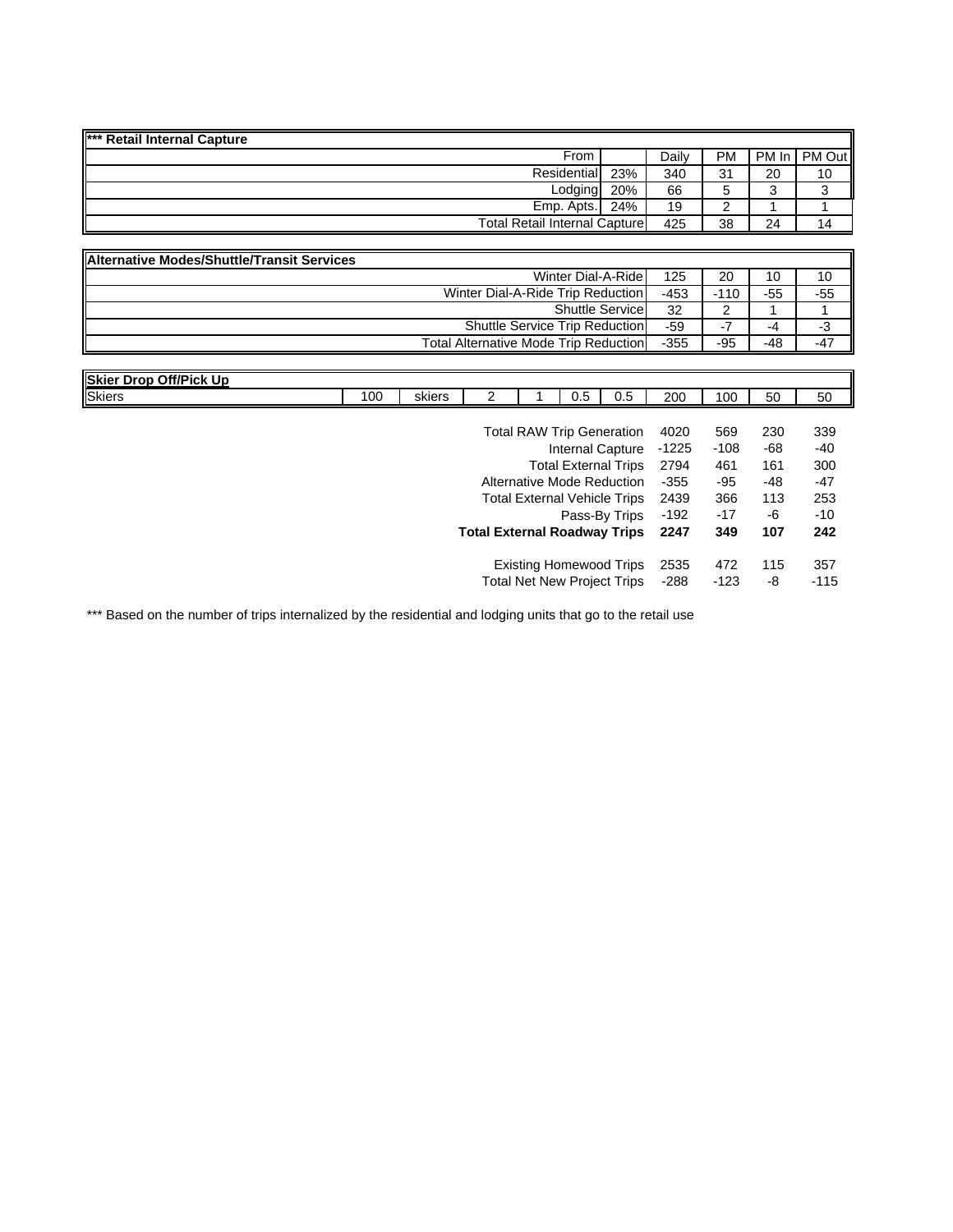# Alternative 6 (Winter)

| <b>ITE Land Use &amp; Code</b>                                                                                              | <b>Project Land Use</b>     | Density | Measure           | Daily                      |                                               | Friday PM Peak |                               | Daily        |                |                 |                                                                                                                                                                                                                                |
|-----------------------------------------------------------------------------------------------------------------------------|-----------------------------|---------|-------------------|----------------------------|-----------------------------------------------|----------------|-------------------------------|--------------|----------------|-----------------|--------------------------------------------------------------------------------------------------------------------------------------------------------------------------------------------------------------------------------|
|                                                                                                                             |                             |         |                   | Rate                       | Rate                                          | <b>In</b>      | Out                           | <b>Trips</b> | <b>Trips</b>   | In.             | Out                                                                                                                                                                                                                            |
|                                                                                                                             |                             |         |                   |                            |                                               |                |                               |              |                |                 |                                                                                                                                                                                                                                |
| <b>NORTH BASE</b>                                                                                                           |                             |         |                   |                            |                                               |                |                               |              |                |                 |                                                                                                                                                                                                                                |
| 50% of lodging guests arrive on Friday *                                                                                    |                             |         |                   |                            |                                               |                |                               |              |                |                 |                                                                                                                                                                                                                                |
| <b>310 - Hotel</b>                                                                                                          | <b>Hotel Rooms</b>          | 25      | occupied<br>rooms | 1.5                        | 0.75                                          | 100%           | 0%                            | 38           | 19             | 19              | $\mathbf{0}$                                                                                                                                                                                                                   |
| <b>310 - Hotel</b>                                                                                                          | Condo/Hotel<br><b>Rooms</b> | 13      | occupied<br>rooms | 1.5                        | 0.75                                          | 100%           | 0%                            | 20           | 10             | 10              | $\mathbf{0}$                                                                                                                                                                                                                   |
| <b>Skier Parking Spaces</b>                                                                                                 | <b>Ski Resort</b>           | 400     | spaces            | $\overline{2}$             | 0.45                                          | 0%             | 100%                          | 800          | 180            | $\Omega$        | 180                                                                                                                                                                                                                            |
| Remaining 50% of lodging units, residential units, and retail use analyzed using typical TRPA and ITE trip generation rates |                             |         |                   |                            |                                               |                |                               |              |                |                 |                                                                                                                                                                                                                                |
| <b>310 - Hotel</b>                                                                                                          | <b>Hotel Rooms</b>          | 25      | occupied          | 8.92                       | 0.70                                          | 49%            | 51%                           | 223          | 18             | 9               | 9                                                                                                                                                                                                                              |
|                                                                                                                             |                             |         | rooms             |                            | <b>Internal Capture</b>                       |                | 55%                           | 123          | 10             | 5               | Friday PM Peak<br>5<br>$\overline{4}$<br>$\overline{4}$<br>$\overline{2}$<br>$\overline{2}$<br>25<br>10<br>15<br>3<br>$\mathbf{1}$<br>$\overline{1}$<br>49<br>$\overline{12}$<br>37<br>5<br>32<br>11<br>21<br>$\overline{110}$ |
|                                                                                                                             |                             |         |                   |                            | <b>External Trips</b>                         |                |                               |              | 8              | $\overline{4}$  |                                                                                                                                                                                                                                |
| <b>310 - Hotel</b>                                                                                                          | Condo/Hotel                 | 12      | occupied          | 8.92                       | 0.70                                          | 49%            | 51%                           | 107          | 8              | $\overline{4}$  |                                                                                                                                                                                                                                |
|                                                                                                                             | <b>Rooms</b>                |         | rooms             |                            | <b>Internal Capture</b>                       |                | 55%                           | 59           | 5              | $\overline{2}$  |                                                                                                                                                                                                                                |
|                                                                                                                             |                             |         |                   |                            |                                               |                | <b>External Trips</b>         | 48           | $\overline{4}$ | $\overline{2}$  |                                                                                                                                                                                                                                |
| 230 - Residential                                                                                                           | <b>Residential</b>          |         |                   | 5.86                       | 0.52                                          | 67%            | 33%                           | 850          | 75             | 51              |                                                                                                                                                                                                                                |
| Condos                                                                                                                      | Condos                      | 145     | units             |                            | <b>Internal Capture</b>                       |                | 39%                           | 331          | 29             | 20              |                                                                                                                                                                                                                                |
|                                                                                                                             |                             |         |                   |                            |                                               |                | <b>External Trips</b>         | 518          | 46             | 31              |                                                                                                                                                                                                                                |
|                                                                                                                             |                             |         |                   | 6.72                       | 0.62                                          | 65%            | 35%                           | 81           | 7              | 5               |                                                                                                                                                                                                                                |
| 220 - Apartment                                                                                                             | <b>Employee Housing</b>     | 12      | units             |                            | <b>Internal Capture</b>                       |                | 52%                           | 42           | $\overline{4}$ | 3               |                                                                                                                                                                                                                                |
|                                                                                                                             |                             |         |                   |                            |                                               |                | <b>External Trips</b>         | 39           | $\overline{4}$ | $\overline{2}$  |                                                                                                                                                                                                                                |
|                                                                                                                             |                             |         |                   | 42.94                      | 3.75                                          | 48%            | 52%                           | 1074         | 94             | 45              |                                                                                                                                                                                                                                |
|                                                                                                                             |                             |         |                   |                            | <b>Internal Capture</b>                       |                | $***$                         | 361          | 32             | $\overline{20}$ |                                                                                                                                                                                                                                |
| 820 - Shopping Center                                                                                                       | Commercial                  | 25      | ksf               |                            |                                               |                | <b>External Trips</b>         | 712          | 62             | 25              |                                                                                                                                                                                                                                |
|                                                                                                                             |                             |         |                   |                            | <b>Alternative Mode</b>                       |                | 13%                           | 92           | 8              | 3               |                                                                                                                                                                                                                                |
|                                                                                                                             |                             |         |                   |                            |                                               |                | <b>External Vehicle Trips</b> | 620          | 54             | 22              |                                                                                                                                                                                                                                |
|                                                                                                                             |                             |         |                   |                            |                                               | Pass-By        | 34%                           | 211          | 18             | $\overline{7}$  |                                                                                                                                                                                                                                |
|                                                                                                                             |                             |         |                   |                            |                                               |                | <b>External Roadway Trips</b> | 409          | 36             | 14              |                                                                                                                                                                                                                                |
| <b>Base Lodge</b>                                                                                                           |                             | 30      | ksf               | <b>Internal Trips Only</b> | $PANU$ $T$ $\omega$ $Q_{2}$ $\omega$ $\omega$ |                | وسافي                         |              | nn a           |                 |                                                                                                                                                                                                                                |

**RAW Trip Generation 2391 231 142 89**

| <b>SOUTH BASE</b>   |                         |    |       |      |                          |            |                            |     |    |    |   |
|---------------------|-------------------------|----|-------|------|--------------------------|------------|----------------------------|-----|----|----|---|
| 230 - Residential   | <b>Residential</b>      |    |       | 5.86 |                          | $0.52$ 67% | 33%                        | 293 | 26 |    | 9 |
| Condos              | Condos                  | 50 | units |      | Internal Capture         |            | 39%                        | 114 | 10 |    |   |
|                     |                         |    |       |      |                          |            | <b>External Trips</b>      | 179 | 16 | 11 | 5 |
| 210 - Single Family | <b>Residential Lots</b> | 14 | units | 10   | 1.01                     | 63%        | 37%                        | 140 | 14 | 9  | 5 |
| Residential         |                         |    |       |      | <b>Internal Capturel</b> |            | 39%                        | 55  | 6  |    |   |
|                     |                         |    |       |      |                          |            | <b>External Trips</b>      | 85  | 9  |    |   |
|                     |                         |    |       |      |                          |            | <b>RAW Trip Generation</b> | 433 | 40 | 26 |   |

| MID MOUNTAIN<br>Base Lodge   | 15   | ksf   | <b>Internal Trips Only</b> |
|------------------------------|------|-------|----------------------------|
|                              |      |       |                            |
| <b>ADDITIONAL RECREATION</b> |      |       |                            |
| <b>Outdoor Amphitheater</b>  | 1500 | seats | Summer Only                |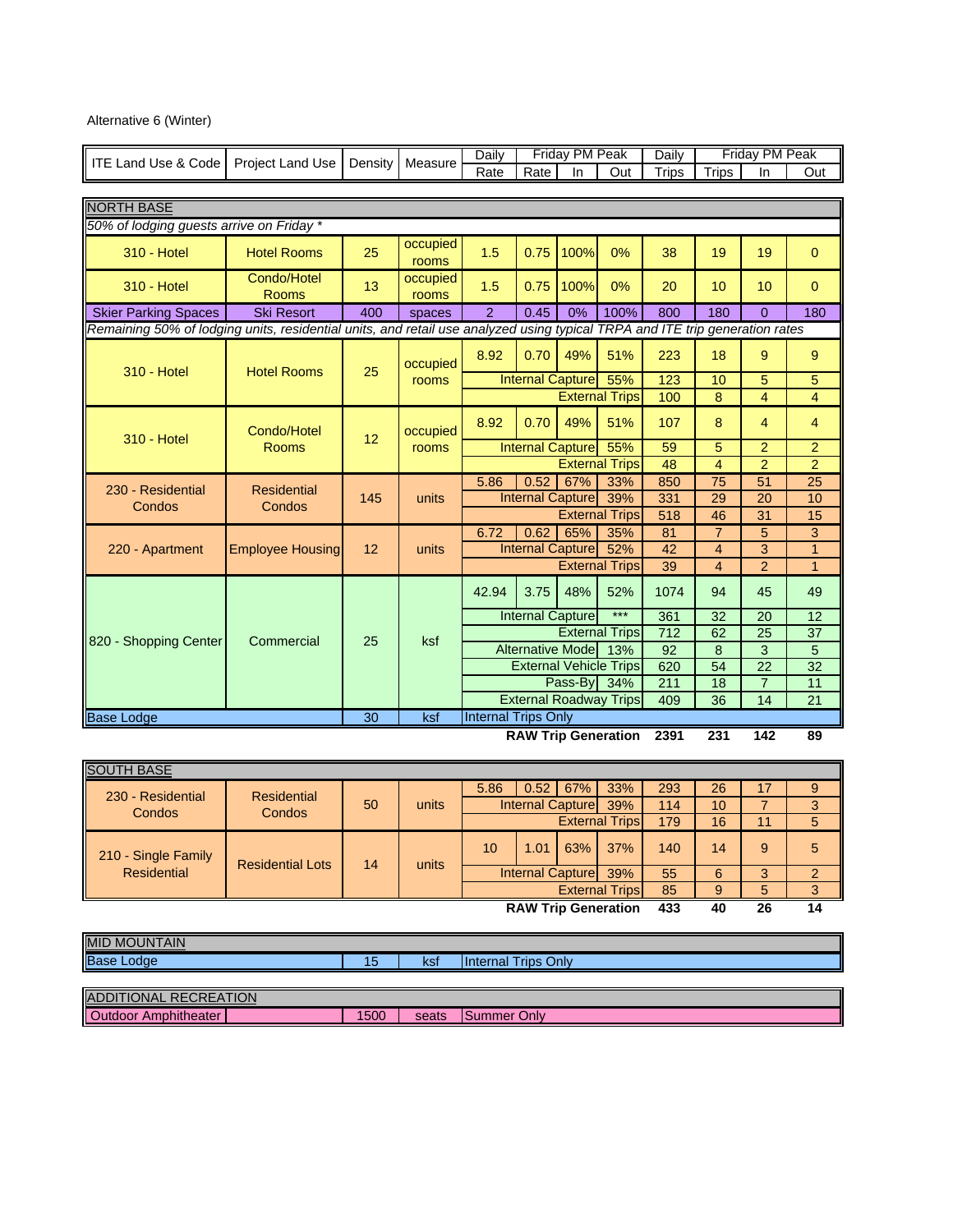| *** Retail Internal Capture           |     |       |             |       |        |
|---------------------------------------|-----|-------|-------------|-------|--------|
| From                                  |     | Daily | <b>PM</b>   | PM In | PM Out |
| Residential                           | 23% | 295   | 27          | 18    | 9      |
| Lodging                               | 20% | 66    | 5.          |       | ົ<br>ັ |
| Emp. Apts.                            | 24% | 19    | $\sim$<br>∼ |       |        |
| <b>Total Retail Internal Capturel</b> |     | 361   | 32          | 20    | 12     |

| <b>Alternative Modes/Shuttle/Transit Services</b> |        |        |     |       |
|---------------------------------------------------|--------|--------|-----|-------|
| Winter Dial-A-Ride                                | 125    | 20     | 10  | 10    |
| Winter Dial-A-Ride Trip Reduction                 | $-453$ | $-110$ | -55 | $-55$ |
| <b>Shuttle Service</b>                            | 32     |        |     |       |
| <b>Shuttle Service Trip Reduction</b>             | -59    |        | -4  | -3    |
| <b>Total Alternative Mode Trip Reduction</b>      | $-355$ | -95    | -48 | $-47$ |

| <b>Skier Drop Off/Pick Up</b> |     |        |  |     |                                     |                                |     |     |     |
|-------------------------------|-----|--------|--|-----|-------------------------------------|--------------------------------|-----|-----|-----|
| <b>Skiers</b>                 | 100 | skiers |  | 0.5 | 0.5                                 | 200                            | 100 | 50  | 50  |
|                               |     |        |  |     |                                     |                                |     |     |     |
|                               |     |        |  |     |                                     | Total RAW Trip Generation 3824 | 551 | 218 | 333 |
|                               |     |        |  |     |                                     | Internal Capture -1085         | -95 | -60 | -35 |
|                               |     |        |  |     | Total External Trips 2739           |                                | 456 | 158 | 298 |
|                               |     |        |  |     | Alternative Mode Reduction          | -355                           | -95 | -48 | -47 |
|                               |     |        |  |     | <b>Total External Vehicle Trips</b> | 2384                           | 361 | 110 | 251 |

| Pass-By Trips -211                       | -18  | -7    | $-11$  |
|------------------------------------------|------|-------|--------|
| <b>Total External Roadway Trips</b> 2173 | -343 | 103   | 240    |
|                                          |      |       |        |
| Existing Homewood Trips 2535             | 472  | - 115 | 357    |
| Total Net New Project Trips -362         | -129 | $-12$ | $-117$ |
|                                          |      |       |        |